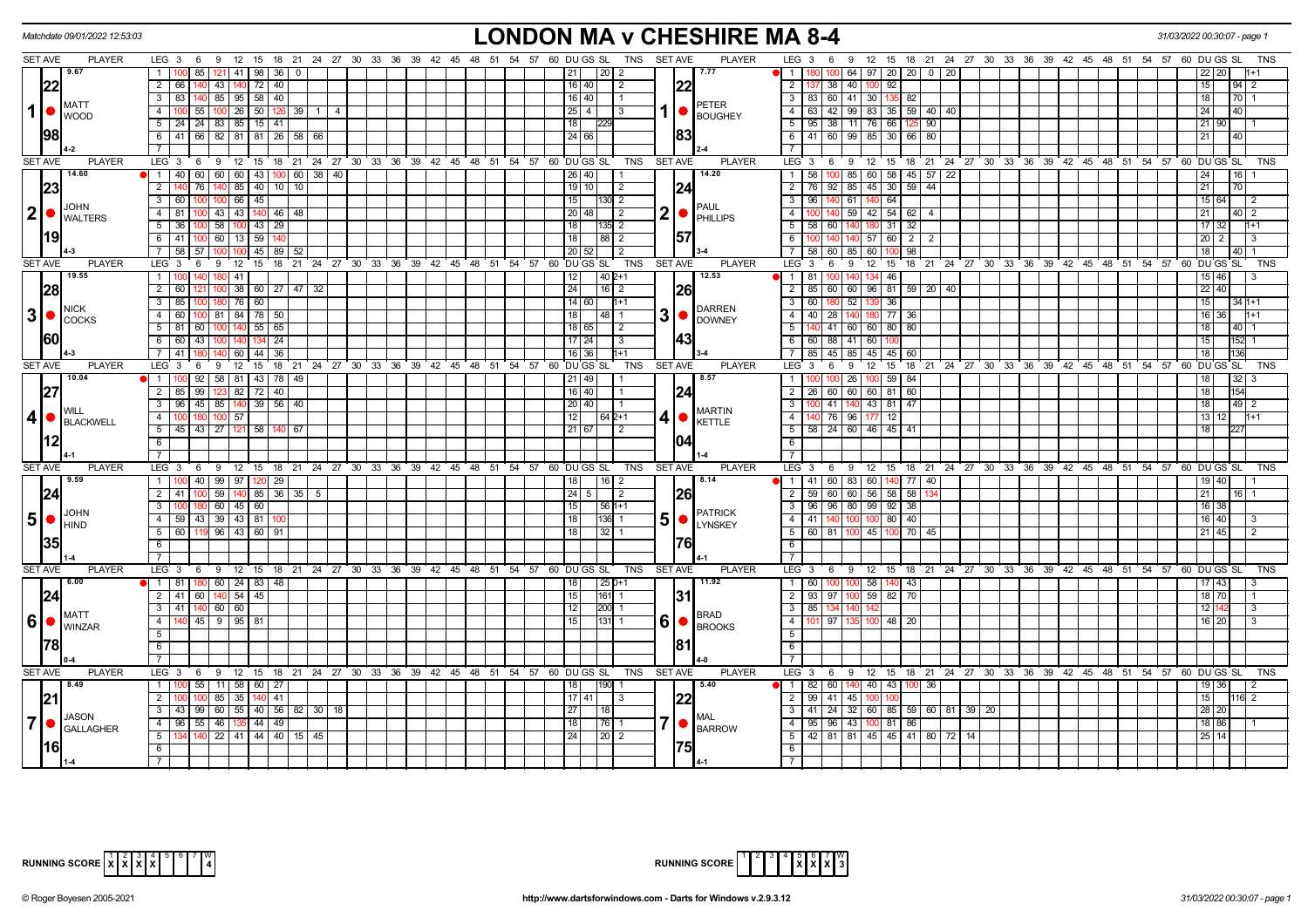|                |             | Matchdate 09/01/2022 12:53:03                                      |                                       |              |                      |                             |               |                                                            |  |                               |  |                  |             |                 |                    |                 |                |     | <b>LONDON MA v CHESHIRE MA 8-4</b>                             |                    |           |                                                     |                                                |        |                 |    |  |  |                                                              |            |                   | 31/03/2022 00:30:14 - page 2 |                 |            |
|----------------|-------------|--------------------------------------------------------------------|---------------------------------------|--------------|----------------------|-----------------------------|---------------|------------------------------------------------------------|--|-------------------------------|--|------------------|-------------|-----------------|--------------------|-----------------|----------------|-----|----------------------------------------------------------------|--------------------|-----------|-----------------------------------------------------|------------------------------------------------|--------|-----------------|----|--|--|--------------------------------------------------------------|------------|-------------------|------------------------------|-----------------|------------|
| SET AVE        |             | <b>PLAYER</b>                                                      | $LEG_3 6$                             | 9            |                      |                             |               | 12 15 18 21 24 27 30 33 36 39 42 45 48 51 54 57 60 DUGS SL |  |                               |  |                  |             |                 |                    | <b>TNS</b>      | <b>SET AVE</b> |     | <b>PLAYER</b>                                                  | LEG <sub>3</sub>   |           | - 6<br>9                                            | 12                                             |        |                 |    |  |  | 15 18 21 24 27 30 33 36 39 42 45 48 51 54 57 60 DUGS SL      |            |                   |                              |                 | <b>TNS</b> |
|                |             | 17.49                                                              | 55                                    | 22<br>55     |                      | $99$ 50 60 20               |               |                                                            |  |                               |  |                  |             | 23 20           |                    |                 |                |     | 13.16                                                          |                    | 96        |                                                     | 83<br>40 I                                     | 45     | 12716           |    |  |  |                                                              |            |                   |                              | $\overline{4}$  |            |
|                | 27          |                                                                    | $\overline{2}$                        | 45           |                      | 64 89 38                    |               |                                                            |  |                               |  |                  |             | 18              | 40   2             |                 |                | 28  |                                                                |                    | 60        | 97                                                  | 99 97                                          | 81     | $35 \mid 32$    |    |  |  |                                                              |            |                   | 20 32                        |                 |            |
|                |             | <b>TOMMY</b>                                                       | 58<br>3                               |              | 100164               |                             |               |                                                            |  |                               |  |                  |             | 15 64           |                    | $\mathsf{I}3$   |                |     |                                                                | 3 I                | 99        | 60                                                  | 85 60                                          |        |                 |    |  |  |                                                              |            |                   | 12                           | 197             |            |
| $8  \bullet$   |             | SANWELL                                                            | $\overline{4}$<br>85                  |              | $95 \mid 80 \mid 50$ |                             |               |                                                            |  |                               |  |                  |             | 15              | 150                |                 |                |     | JOE<br>$\frac{1}{8}$ $\bullet$ $\frac{1}{100}$ $\frac{1}{100}$ |                    | 96        |                                                     |                                                | 30     | 10 <sup>1</sup> |    |  |  |                                                              |            |                   | 16                           |                 |            |
|                |             |                                                                    | 5<br>42                               | 59           |                      |                             |               |                                                            |  |                               |  |                  |             | $\overline{15}$ | $\vert 20 \vert 3$ |                 |                |     |                                                                | $5\vert$           | 140       |                                                     | 60 97                                          |        |                 |    |  |  |                                                              |            |                   | 15                           | -3              |            |
|                | 94          |                                                                    | 6                                     |              |                      | 82   93   36                |               |                                                            |  |                               |  |                  |             | 18 36           |                    | $\overline{2}$  |                | l16 |                                                                |                    | 58        | 93                                                  | 85 86                                          | 59     |                 |    |  |  |                                                              |            |                   | 18                           | 20 <sub>1</sub> |            |
|                |             |                                                                    |                                       | 46           |                      |                             |               |                                                            |  |                               |  |                  |             | $14$ 94         |                    |                 |                |     |                                                                |                    |           |                                                     | $85$ 60                                        |        |                 |    |  |  |                                                              |            |                   | 12                           | $761+1$         |            |
| <b>SET AVE</b> |             | <b>PLAYER</b>                                                      | LEG <sub>3</sub>                      | -9           | 12                   | 18<br>15                    | $^{\circ}$ 21 | 24 27 30 33 36 39 42 45 48                                 |  |                               |  | 51 54 57         | 60 DU GS SL |                 |                    | <b>TNS</b>      | SET AVE        |     | <b>PLAYER</b>                                                  | LEG <sup>3</sup>   |           | 9<br>- 6                                            | 12                                             | 15     |                 |    |  |  | 18 21 24 27 30 33 36 39 42 45                                | $48 \t 51$ | 54 57 60 DU GS SL |                              |                 | <b>TNS</b> |
|                |             | 13.94                                                              | $\overline{22}$                       |              |                      | 58                          | 1001          | 30 10                                                      |  |                               |  |                  |             | 22 10           |                    | l 3             |                |     | 12.77                                                          |                    |           | 57                                                  | 41 57 59 57 45 57                              |        |                 |    |  |  |                                                              |            |                   | 24                           | 28              |            |
|                | 26          |                                                                    | $\overline{2}$<br>96                  | 134          |                      | 60 71 40                    |               |                                                            |  |                               |  |                  |             | 16 40           |                    | $\sqrt{2}$      |                | 27  |                                                                |                    |           | 60                                                  | 79 92                                          | 59     |                 |    |  |  |                                                              |            |                   | 15                           | 11111           |            |
|                |             | <b>NIGEL</b>                                                       | $\overline{3}$<br>45                  | 58           |                      |                             |               |                                                            |  |                               |  |                  |             | 12              | 118 2              |                 |                |     | <b>LUKE</b>                                                    | $\overline{3}$     |           |                                                     | $97 \overline{74}$                             | 50     |                 |    |  |  |                                                              |            |                   | 14 50                        | $1 + 1$         |            |
| 9 <sup>1</sup> | $\bullet$ i | <b>IFISHER</b>                                                     | 4 I<br>41                             |              | 60 140 84            |                             |               |                                                            |  |                               |  |                  |             | 15              | $\overline{76}$ 2  |                 |                |     | $\vert 9 \vert$ $\bullet$ $\vert_{\text{LITLER}}$              | 4                  |           |                                                     | 85 96                                          | 40     |                 |    |  |  |                                                              |            |                   | $13 \mid 40$                 | $1+1$           |            |
|                |             |                                                                    | 5  <br>36                             | 81           |                      | $140$ 44                    |               |                                                            |  |                               |  |                  |             | 18              | 40 2               |                 |                |     |                                                                | . <sub>5</sub> l   |           | 42                                                  | 85 I                                           | 180 54 | $20 \mid 20$    |    |  |  |                                                              |            |                   | 19 20                        | $1+1$           |            |
|                | 46          |                                                                    | 6   66   96   47   60   56   100   56 |              |                      |                             |               |                                                            |  |                               |  |                  |             | 21              | $\overline{20}$ 1  |                 |                | 105 |                                                                |                    | 6 58 100  |                                                     | 43 45 85 137 33                                |        |                 |    |  |  |                                                              |            |                   | 21 33                        | $\overline{2}$  |            |
|                |             |                                                                    |                                       |              |                      |                             |               |                                                            |  |                               |  |                  |             |                 |                    |                 |                |     |                                                                |                    |           |                                                     |                                                |        |                 |    |  |  |                                                              |            |                   |                              |                 |            |
| <b>SET AVE</b> |             | <b>PLAYER</b>                                                      | LEG <sup>3</sup>                      | 9<br>- 6     | 12                   | ່ 15<br>18                  | $^{\circ}$ 21 | 24 27 30 33 36 39 42 45 48 51 54 57 60 DUGS SL             |  |                               |  |                  |             |                 |                    | <b>TNS</b>      | <b>SET AVE</b> |     | <b>PLAYER</b>                                                  | LEG <sup>'</sup> 3 |           | 9<br>- 6                                            | 12                                             | 15     |                 |    |  |  | 18 21 24 27 30 33 36 39 42 45 48 51 54 57 60 DUGS SL         |            |                   |                              |                 | <b>TNS</b> |
|                |             | 12.15                                                              |                                       |              | 60   81              | 82   58                     |               | $0 \mid 20$                                                |  |                               |  |                  |             | 23   20         |                    | $\overline{2}$  |                |     | 6.63                                                           |                    | 30        | 80                                                  | $41 \mid 45$                                   | 125    | 118 30          |    |  |  |                                                              |            |                   | 21                           | $32 \mid 2$     |            |
|                | 27          |                                                                    | $\overline{2}$                        | $100 \,$     |                      | $153$ 8                     |               |                                                            |  |                               |  |                  |             | 166             |                    | $\sqrt{4}$      |                | 26  |                                                                |                    |           | 2 76 81 58 95 97 74                                 |                                                |        |                 |    |  |  |                                                              |            |                   | $\overline{18}$              | 20              |            |
|                |             | <b>GRAHAM</b>                                                      | $\overline{\mathbf{3}}$               | 60           |                      | 81 25                       |               |                                                            |  |                               |  |                  |             | $17$ 25         |                    | -3              |                |     | <b>ANDREW</b>                                                  | 3                  | 100       | 140                                                 | 65 83 81                                       |        |                 |    |  |  |                                                              |            |                   | 15                           | $32$   2        |            |
| ∣d (           |             | RACKSTRAW                                                          | $\overline{4}$                        | 81<br> 78    |                      | $140$ 62 40                 |               |                                                            |  |                               |  |                  |             | 18   40         |                    | $\sqrt{2}$      | 10I●I          |     | <b>GREEN</b>                                                   |                    |           | 4 60 43 41 180 87 65                                |                                                |        |                 |    |  |  |                                                              |            |                   | 18                           | $250+1$         |            |
|                |             |                                                                    | 5 <sup>5</sup>                        |              |                      |                             |               |                                                            |  |                               |  |                  |             |                 |                    |                 |                |     |                                                                | 5 <sup>7</sup>     |           |                                                     |                                                |        |                 |    |  |  |                                                              |            |                   |                              |                 |            |
|                | 08          |                                                                    | 6                                     |              |                      |                             |               |                                                            |  |                               |  |                  |             |                 |                    |                 |                | 32  |                                                                | 6                  |           |                                                     |                                                |        |                 |    |  |  |                                                              |            |                   |                              |                 |            |
|                |             |                                                                    |                                       |              |                      |                             |               |                                                            |  |                               |  |                  |             |                 |                    |                 |                |     |                                                                |                    |           |                                                     |                                                |        |                 |    |  |  |                                                              |            |                   |                              |                 |            |
| <b>SET AVE</b> |             | <b>PLAYER</b>                                                      | LEG <sub>3</sub>                      | - 6<br>-9    | 12 <sup>2</sup>      | 15<br>18                    | 21            |                                                            |  | 24 27 30 33 36 39 42 45 48 51 |  | 54 57 60 DUGS SL |             |                 |                    | <b>TNS</b>      | <b>SET AVE</b> |     | <b>PLAYER</b>                                                  | LEG 3              |           | 9                                                   | 12                                             | 15     | 18 21           |    |  |  | 24 27 30 33 36 39 42 45 48 51 54 57 60 DUGS SL               |            |                   |                              |                 | <b>TNS</b> |
|                |             | 15.95                                                              | 45                                    | 43 I         | 83   60              | 125                         |               | $0$   5                                                    |  |                               |  |                  |             | 23 5            |                    | $\overline{2}$  |                |     | 10.62                                                          |                    | 66        | 45                                                  | 43 41                                          | 32     | 40  58          | 40 |  |  |                                                              |            |                   | 24                           | 36              |            |
|                | 26          |                                                                    | $\overline{2}$                        |              |                      | 96   98   44   24   78   14 |               |                                                            |  |                               |  |                  |             | 24              | I 4 I 1            |                 |                | 23  |                                                                | $\overline{2}$     |           | 60                                                  | 85 36                                          |        | 60 0 60         |    |  |  |                                                              |            |                   | 24 60                        | $\overline{2}$  |            |
|                |             | <b>LEWIS</b>                                                       | $\overline{3}$                        |              |                      | $\boxed{41}$ 55 171 54 40   |               |                                                            |  |                               |  |                  |             | 16 40           |                    | $\overline{12}$ |                |     | <b>JEFF</b>                                                    |                    |           | 3   45   121   60   26   80   137                   |                                                |        |                 |    |  |  |                                                              |            |                   | 18                           | $32 \mid 2$     |            |
| ∣1             |             | I <sup>O</sup> MCGURN                                              | 4 <sup>1</sup>                        | - 26 I       | $60 \mid 97 \mid$    |                             |               |                                                            |  |                               |  |                  |             | 15              | $\vert 40 \vert 2$ |                 |                |     | $\left  \cdot \right $ $\left  \cdot \right $ FISHER           | 4                  | 83        | $\sqrt{96}$                                         | $58$ 140                                       |        |                 |    |  |  |                                                              |            |                   | 15                           | $\overline{2}$  |            |
|                |             |                                                                    | 5                                     |              |                      | $140$ 57 24 40              |               |                                                            |  |                               |  |                  |             | 16 40           |                    | <u>Гз</u>       |                |     |                                                                |                    |           | $5 \mid 96 \mid 55 \mid 85 \mid 45 \mid 40 \mid 60$ |                                                |        |                 |    |  |  |                                                              |            |                   | 18                           | 120             |            |
|                | 21          |                                                                    | 6                                     | 40<br>41     | $12^{\circ}$         | $93146$ 20                  |               |                                                            |  |                               |  |                  |             | $19$ 20         |                    | $\overline{2}$  |                | 105 |                                                                | 6                  | $100$ 81  |                                                     | 28 100 45                                      |        | 26              |    |  |  |                                                              |            |                   | 18                           | $121$ 2         |            |
|                |             |                                                                    | $\overline{7}$                        |              |                      |                             |               |                                                            |  |                               |  |                  |             |                 |                    |                 |                |     |                                                                |                    |           |                                                     |                                                |        |                 |    |  |  |                                                              |            |                   |                              |                 |            |
| <b>SET AVE</b> |             | <b>PLAYER</b>                                                      | LEG $3 \t6$                           | - 9          |                      |                             |               | 12 15 18 21 24 27 30 33 36 39 42 45 48 51 54 57 60 DUGS SL |  |                               |  |                  |             |                 |                    | TNS             | <b>SET AVE</b> |     | <b>PLAYER</b>                                                  |                    | $LEG_3$ 6 |                                                     |                                                |        |                 |    |  |  | 9 12 15 18 21 24 27 30 33 36 39 42 45 48 51 54 57 60 DUGS SL |            |                   |                              |                 | TNS        |
|                |             | 15.85                                                              | <b>1</b> 1 96                         | 59<br>58     | 60 I                 | $140$ 81                    |               |                                                            |  |                               |  |                  |             | 18              |                    |                 |                |     | 6.56                                                           |                    |           | 60                                                  | 60 I                                           | 49     | 52              |    |  |  |                                                              |            |                   | $17 \overline{)52}$          | $\overline{2}$  |            |
|                | 26          |                                                                    | $\overline{2}$                        | 55<br>l 41 l |                      |                             |               | $100 \mid 165 \mid 30 \mid 6 \mid 0 \mid 4$                |  |                               |  |                  |             | $\sqrt{27}$ 4   |                    | 3               |                | 22  |                                                                | 2   57             | 80 36     | 60                                                  | $139 \t60 \t55 \t60 \t62 \t0 \t0$<br>60 137 28 |        |                 |    |  |  |                                                              |            |                   | 27<br>18                     | 8               |            |
|                |             | <b>CHRISTOPHER</b>                                                 | 3   60                                | 100          |                      | 77 12 12                    |               |                                                            |  |                               |  |                  |             | 20 12           |                    | 3               |                |     | <b>CLIVE</b>                                                   | 3 <sup>1</sup>     |           |                                                     |                                                |        | 40              |    |  |  |                                                              |            |                   |                              | 120 1           |            |
|                |             | $\mathbf{12} \bullet \vert_\text{\tiny{HOLT}}^\text{\tiny{CHRIS}}$ | 4 I                                   |              | 91   140   30        |                             |               |                                                            |  |                               |  |                  |             | 13 30           |                    | $\overline{13}$ |                |     | $12$ $\bullet$ $\overline{LUCKING}$                            |                    |           | 4   93   60   81   100   59                         |                                                |        |                 |    |  |  |                                                              |            |                   | 15                           | $108$ 1         |            |
|                |             |                                                                    | 5 60                                  | 00 81 14     |                      |                             |               |                                                            |  |                               |  |                  |             | 15              |                    | l 3             |                |     |                                                                |                    |           | $5 \ 60 \ 91 \ 60 \ 7$                              |                                                |        |                 |    |  |  |                                                              |            |                   | 12                           | 283             |            |
|                | 86          |                                                                    | 6                                     |              |                      |                             |               |                                                            |  |                               |  |                  |             |                 |                    |                 |                | 31  |                                                                | 6                  |           |                                                     |                                                |        |                 |    |  |  |                                                              |            |                   |                              |                 |            |
|                |             |                                                                    | $\overline{7}$                        |              |                      |                             |               |                                                            |  |                               |  |                  |             |                 |                    |                 |                |     |                                                                |                    |           |                                                     |                                                |        |                 |    |  |  |                                                              |            |                   |                              |                 |            |

| IOP:<br>:ocks 28.60                                        | ad Brooks 31.81                                                                         |
|------------------------------------------------------------|-----------------------------------------------------------------------------------------|
| 12 I V<br>RUNNING SCORE<br>1x I<br>.<br>.<br>.<br>$\cdots$ | <sup>า</sup> ∎11∥12∥W <sub>I</sub><br>$NMS$ SCORE $^{\prime}$<br>.<br><b>RUP</b><br>. . |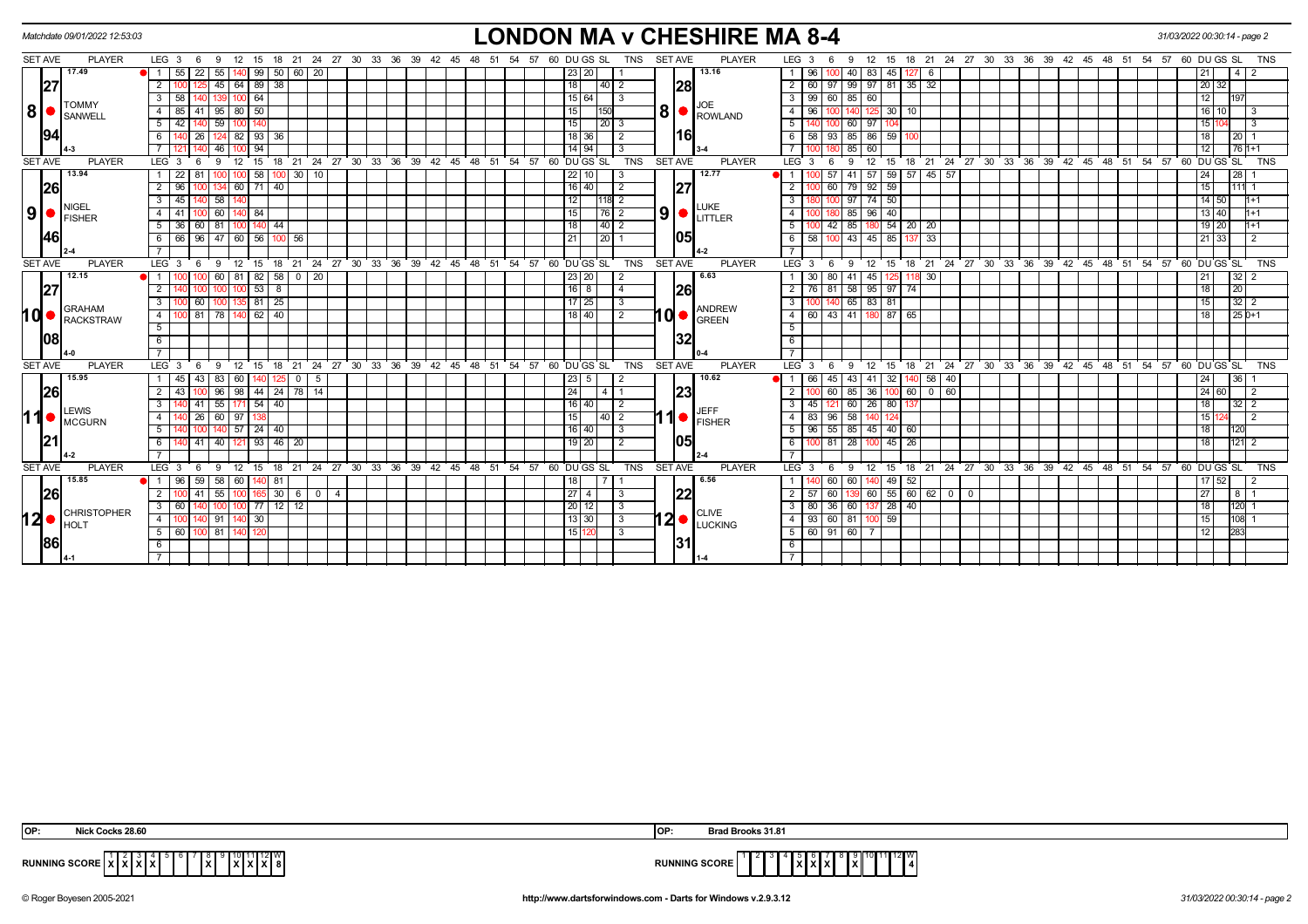| <b>LONDON MA</b>        |     |             |             |                |             |            |             |            |      |     |          | <b>CHESHIRE MA</b>     |                 |              |             |                |             |            |             |            |      |     |             |
|-------------------------|-----|-------------|-------------|----------------|-------------|------------|-------------|------------|------|-----|----------|------------------------|-----------------|--------------|-------------|----------------|-------------|------------|-------------|------------|------|-----|-------------|
| <b>PLAYER</b>           | W/L | <b>LWON</b> | <b>LOST</b> | <b>AVE</b>     | <b>TAVE</b> | <b>PTS</b> | <b>DRTS</b> | <b>TON</b> | TON+ | 180 | TONS     | <b>IPLAYER</b>         | W/L             | LWON l       | <b>LOST</b> | <b>AVE</b>     | <b>TAVE</b> | <b>PTS</b> | <b>DRTS</b> | <b>TON</b> | TON+ | 180 | <b>TONS</b> |
| Matt Wood               | W   |             |             | 22.98          | 9.67        | 2757       | 120         |            |      |     |          | Peter Boughey          |                 |              |             | 22.83          |             | 2762       | 121         |            |      |     | $5+1$       |
| John Walters            |     |             |             | 23.19          | 14.60       | 3154       | 136         |            |      |     |          | Paul Phillips          |                 |              |             | 24.57          | 14.20       | 3341       | 136         |            |      |     | $10+1$      |
| <b>Nick Cocks</b>       | W   |             |             | 28.60          | 19.55       | 3403       | 119         |            |      |     | $12 + 3$ | Darren Downey          |                 |              |             | 26.43          | 12.53       | 3145       | 119         |            |      |     | $7+2$       |
| <b>Will Blackwell</b>   | W   |             |             | 27.12          | 10.04       | 2441       | 90          |            |      |     | $7+1$    | Martin Kettle          |                 |              |             | 24.04          | 8.57        | 2043       |             |            |      |     | $6+1$       |
| John Hind               |     |             |             | 24.35          | 9.59        | 2265       | 93          |            |      |     | $7 + 1$  | <b>Patrick Lynskey</b> | v v             |              |             | 26.76          | 8.14        | 2489       | 93          |            |      |     |             |
| <b>Matt Winzar</b>      |     |             |             | 24.78          | 6.00        | 1487       | 60          |            |      |     | $3+1$    | <b>Brad Brooks</b>     | vv              |              |             | $31.8^{\circ}$ | 11.92       | 2004       | 63          |            |      |     | 10          |
| Jason Gallagher         |     |             |             | 21.16          | 8.49        | 2201       | 104         |            |      |     |          | Mal Barrow             | vv              |              |             | 22.75          | 5.40        | 2389       | 105         |            |      |     |             |
| <b>Tommy Sanwell</b>    | W   |             |             | 27.94          | 7.49        | 3297       | 118         |            |      |     | 14       | <b>Joe Rowland</b>     |                 |              |             | 28.16          | 13.16       | 3210       | 14          |            |      |     | $10+1$      |
| <b>Nigel Fisher</b>     |     |             |             | 26.46          | 13.94       | 2752       | 104         |            |      |     | -12      | Luke Littler           | $\lambda$<br>vv |              |             | 27.05          | 12.77       | 2867       | 106         |            |      |     | $7 + 3$     |
| <b>Graham Rackstraw</b> |     |             |             | 27.08          | 12.15       | 2004       |             |            |      |     |          | Andrew Green           |                 |              |             | 26.32          | 6.63        | 1895       |             |            |      |     | $4+1$       |
| Lewis McGurn            |     |             |             | $26.2^{\circ}$ | 15.95       | 2962       | 113         |            |      |     | -12      | <b>Jeff Fisher</b>     |                 |              |             | 23.05          | 10.62       | 2697       |             |            |      |     |             |
| <b>Christopher Holt</b> | W   |             |             | 26.86          | 15.85       | 2498       | 93          |            | b    |     |          | Clive Lucking          |                 |              |             | 22.3'          | 6.56        | 1986       | 89          |            |      |     |             |
| <b>TOTALS</b>           |     | วค          |             |                | 0.00        | 3122       | 1224        |            | 44   |     | 119+6    | <b>TOTALS</b>          |                 | $\mathbf{P}$ | 36          |                | 0.00        | 30828      | 1220        | -61        |      |     | $85 + 10$   |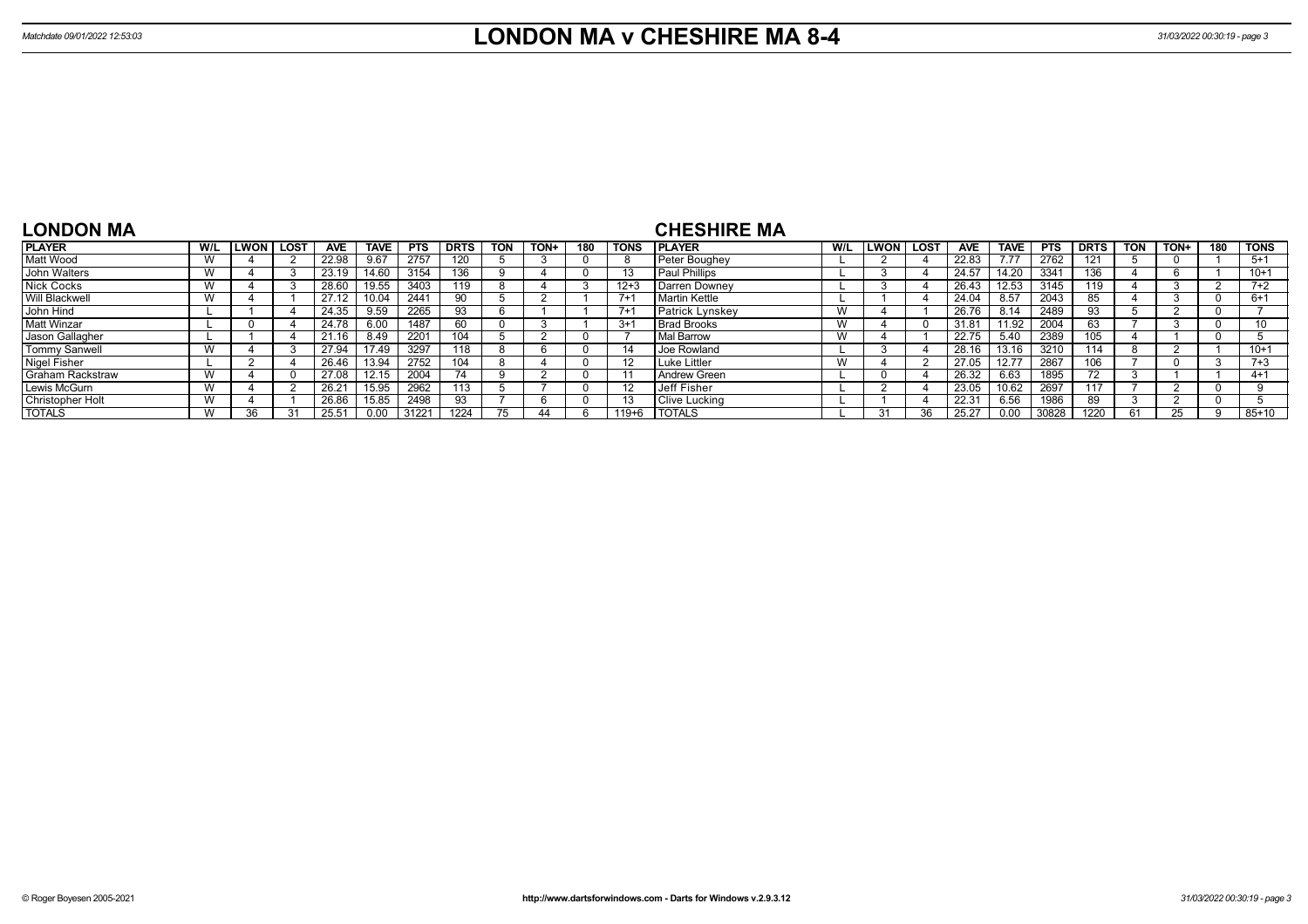|                   | Matchdate 08/01/2022 13:07:22                  |                                                                                    |                |    |     |  |                                                            |                 |                   |                |                | <b>LONDON MB v CHESHIRE MB 5-7</b>                                 |                                                    |           |                      |                |                  |                 |                                             |     |  |  |                                                                      | 31/03/2022 00:30:46 - page 1 |                     |                                                                |            |
|-------------------|------------------------------------------------|------------------------------------------------------------------------------------|----------------|----|-----|--|------------------------------------------------------------|-----------------|-------------------|----------------|----------------|--------------------------------------------------------------------|----------------------------------------------------|-----------|----------------------|----------------|------------------|-----------------|---------------------------------------------|-----|--|--|----------------------------------------------------------------------|------------------------------|---------------------|----------------------------------------------------------------|------------|
| <b>SET AVE</b>    | <b>PLAYER</b>                                  | LEG 3 6 9 12 15 18 21 24 27 30 33 36 39 42 45 48 51 54 57 60 DUGS SL               |                |    |     |  |                                                            |                 |                   | <b>TNS</b>     | <b>SET AVE</b> | <b>PLAYER</b>                                                      |                                                    |           |                      |                |                  |                 |                                             |     |  |  | LEG 3 6 9 12 15 18 21 24 27 30 33 36 39 42 45 48 51 54 57 60 DUGS SL |                              |                     |                                                                | TNS        |
|                   | 15.21                                          | 60   51   18                                                                       |                |    |     |  |                                                            |                 | 19132             | -3             |                | 12.34                                                              | 112360                                             |           |                      |                |                  | 140 22 55 43 40 |                                             |     |  |  |                                                                      |                              |                     |                                                                |            |
| 23                |                                                | 2 60 140 140 57 34 54 16                                                           |                |    |     |  |                                                            |                 | 19   16           | $\overline{2}$ |                |                                                                    | 2                                                  | $100$ 81  | $100$ 62             |                | 134 22           |                 |                                             |     |  |  |                                                                      | 18                           |                     |                                                                |            |
|                   |                                                | $\overline{3}$<br>26 100 45 100 100 44                                             |                |    |     |  |                                                            | 18              | 86 3              |                |                |                                                                    | 3 81 180                                           |           | 45 45 54 56 40       |                |                  |                 |                                             |     |  |  |                                                                      |                              | 19 40               | $D+1$                                                          |            |
| $1$ $\bullet$     | <b>JOHN</b><br>LOEBER                          | 81 61 55 47 96 40<br>$\overline{4}$                                                |                |    |     |  |                                                            |                 | 20   40           | l 1            |                | <b>ANTHONY</b><br><b>HALL</b>                                      | $4 \mid 81$                                        | 100       | 58 100 45            |                | $-93$            |                 |                                             |     |  |  |                                                                      | 18 <sup>1</sup>              |                     | $\overline{2}$                                                 |            |
|                   |                                                | 5<br>100 25 35 82 95 86 26 48                                                      |                |    |     |  |                                                            | 24              | 4   1             |                |                |                                                                    | $5   60   60   43   85   100   25   40   63   25$  |           |                      |                |                  |                 |                                             |     |  |  |                                                                      |                              | 27 25               |                                                                |            |
| 35                |                                                | 6 58 40 140 58 65 58 42 30                                                         |                | 6  |     |  |                                                            | 27              | 4   1             |                | 88             |                                                                    |                                                    |           |                      |                |                  |                 |                                             |     |  |  |                                                                      |                              | 26 32               |                                                                |            |
|                   |                                                | $\overline{7}$<br>$45 \mid 60 \mid 59$                                             |                |    |     |  |                                                            |                 | $\overline{97}$   |                |                |                                                                    | 7 <sup>1</sup>                                     | 26        | 68                   |                | 30<br>97         |                 |                                             |     |  |  |                                                                      |                              | 18 97               | $1 + 1$                                                        |            |
| <b>SET AVE</b>    | <b>PLAYER</b>                                  | LEG 3<br>6 9 12 15 18 21 24 27 30 33 36 39 42 45 48 51 54 57 60 DUGS SL            |                |    |     |  |                                                            |                 |                   | TNS            | <b>SET AVE</b> | <b>PLAYER</b>                                                      | LEG <sup>3</sup>                                   | 6         |                      |                |                  |                 |                                             |     |  |  | 9 12 15 18 21 24 27 30 33 36 39 42 45 48 51 54 57 60 DUGS SL         |                              |                     |                                                                | TNS        |
|                   | 9.79                                           | 1<br>  24   120   41   43                                                          | 16 <br>117     |    |     |  |                                                            |                 | 20 16             | l 3            |                | 11.91                                                              | 1 45 45 95 121 100                                 |           |                      |                | 35               |                 |                                             |     |  |  |                                                                      | 18                           | 60 <sub>1</sub>     | $\mathcal{P}$                                                  |            |
| 23                |                                                | $\overline{2}$<br>41<br>$60$ 60<br>100                                             |                |    |     |  |                                                            | 15              | $140$ 2           |                | 25             |                                                                    | $\overline{2}$                                     | 45        | 140                  | 140 56 20      |                  |                 |                                             |     |  |  |                                                                      |                              | 17 20               | 3                                                              |            |
|                   |                                                | 3   41   86   41   59   60   41                                                    | 60             |    |     |  |                                                            | 21              | 113               |                |                |                                                                    | 3   82   27   98   57   100 82   55                |           |                      |                |                  |                 |                                             |     |  |  |                                                                      |                              | $21 \ 55$           |                                                                |            |
| $ 2  \bullet$     | <b>ALAN</b>                                    | 58 180 121 43 59<br>$\overline{4}$                                                 |                |    |     |  |                                                            | l 15 l          | 40 1+1            |                |                | <b>CLIVE</b><br>$2$ $\bullet$ $\frac{\text{CUTE}}{\text{LUCKING}}$ | 4 I                                                |           | 100 180 45 26 110 40 |                |                  |                 |                                             |     |  |  |                                                                      |                              | 16 40               | 12+1                                                           |            |
|                   | REEVES                                         | $5$   85   41   44   101   68   60   62   20                                       |                |    |     |  |                                                            | 24              | 20   1            |                |                |                                                                    | $5   60   100   40   57   82   92   50  $          |           |                      |                |                  |                 | 20                                          |     |  |  |                                                                      |                              | 23 20               |                                                                |            |
| 107               |                                                | 6                                                                                  |                |    |     |  |                                                            |                 |                   |                | 174            |                                                                    | 6                                                  |           |                      |                |                  |                 |                                             |     |  |  |                                                                      |                              |                     |                                                                |            |
|                   |                                                | $\overline{7}$                                                                     |                |    |     |  |                                                            |                 |                   |                |                |                                                                    | $\overline{7}$                                     |           |                      |                |                  |                 |                                             |     |  |  |                                                                      |                              |                     |                                                                |            |
| <b>SET AVE</b>    | <b>PLAYER</b>                                  | LEG <sup>3</sup><br>9<br>6                                                         |                |    |     |  | 12 15 18 21 24 27 30 33 36 39 42 45 48 51 54 57 60 DUGS SL |                 |                   | TNS            | <b>SET AVE</b> | <b>PLAYER</b>                                                      | LEG 3                                              | 6         |                      |                |                  |                 |                                             |     |  |  | 9 12 15 18 21 24 27 30 33 36 39 42 45 48 51 54 57 60 DUGSSL          |                              |                     |                                                                | <b>TNS</b> |
|                   | 17.70                                          | 57 41 133 43 87 40<br>$\overline{1}$                                               |                |    |     |  |                                                            |                 | 19   40           | $\vert$ 2      |                | 12.40                                                              | 1   41   140   41   139   60   76   0              |           |                      |                |                  |                 |                                             |     |  |  |                                                                      | 21                           |                     | $\sqrt{4}$ 2                                                   |            |
| 22                |                                                | $2 \mid 48$<br>$100$ 44 40 32                                                      |                |    |     |  |                                                            |                 | 19 32             | $\vert$ 3      | 21             |                                                                    | $\overline{2}$                                     |           |                      |                |                  | 44              |                                             |     |  |  |                                                                      | 18                           |                     | $\begin{array}{c c c c c} \hline 71 & 2 \\ \hline \end{array}$ |            |
|                   |                                                | 3 22 93 41 96 99 93 37 15                                                          |                |    |     |  |                                                            | 24              | 5                 |                |                |                                                                    | 3 60 60 43 60 60 7 60 97 54                        |           |                      |                |                  |                 |                                             |     |  |  |                                                                      |                              | $26 \overline{)54}$ |                                                                |            |
|                   | DEAN<br>$3$ $\bullet$ $\int_{\text{COUGHLAN}}$ | $\overline{4}$<br>81 99 97 81 69                                                   | 54<br>-20      |    |     |  |                                                            | 12012           |                   |                |                | <b>PAUL</b><br>$3$ $\bullet$ $\sim$ $\sim$                         | $-4$<br>26 I                                       |           | 85 40 85             |                | 95               |                 |                                             |     |  |  |                                                                      | 18 <sup>1</sup>              |                     | 70 I                                                           |            |
|                   |                                                | 5 <sup>7</sup><br>$97 \mid 40 \mid$<br>100<br>45 59 87 37 34                       |                |    |     |  |                                                            | 24              | 2   1             |                |                |                                                                    | $5 \mid$                                           |           |                      |                |                  |                 | $95 \mid 98 \mid 8 \mid 20 \mid 10 \mid 10$ |     |  |  |                                                                      |                              | 27 10               | 2                                                              |            |
|                   |                                                | $99$ 58 60<br>$6\overline{6}$<br>83 81 100                                         | $0$ 0          | 15 | - 3 |  |                                                            | 30 <sup>1</sup> | $2 \mid 1$        |                | 197            |                                                                    | 6                                                  | $45$   41 | 41 85                |                | 100              |                 | $59$ 42 60 14 14                            |     |  |  |                                                                      | 28                           | 14                  |                                                                |            |
|                   |                                                | $7^{\circ}$<br>95 48 40<br>98                                                      |                |    |     |  |                                                            | 12              | 220               |                |                |                                                                    | 7 <sup>1</sup>                                     | 60        |                      |                | 80               |                 |                                             |     |  |  |                                                                      |                              | 15 80               | 3                                                              |            |
| <b>SET AVE</b>    | <b>PLAYER</b>                                  | LEG <sub>3</sub><br>6<br>9                                                         |                |    |     |  | 12 15 18 21 24 27 30 33 36 39 42 45 48 51 54 57 60 DUGS SL |                 |                   | TNS            | <b>SET AVE</b> | <b>PLAYER</b>                                                      | LEG <sup>3</sup>                                   | 6         |                      |                |                  |                 |                                             |     |  |  | 9 12 15 18 21 24 27 30 33 36 39 42 45 48 51 54 57 60 DUGS SL         |                              |                     |                                                                | TNS        |
|                   | 4.80                                           | 1   60   68   25   59                                                              | 100 59 40 65   |    |     |  |                                                            | 24              | 25                |                |                | 7.85                                                               | 1 60                                               | 81        |                      | 36 81 45       |                  | 125 33          | 40                                          |     |  |  |                                                                      |                              | 22   40             |                                                                |            |
| 22                |                                                | 2 30 84 85 38 44                                                                   | 40<br>140 l    |    |     |  |                                                            | 21              | 40 1              |                | 25             |                                                                    | 2   28   60   80   58   58   59   100              |           |                      |                |                  |                 | 58                                          |     |  |  |                                                                      |                              | 23 58               |                                                                |            |
|                   |                                                | 26 81 45 140 47<br>$\overline{3}$                                                  |                |    |     |  |                                                            | 15              | 162 1             |                |                |                                                                    | 3                                                  |           | 80 45 60 180 36      |                |                  |                 |                                             |     |  |  |                                                                      |                              | 13 36               | $D+2$                                                          |            |
| 4                 | <b>I</b> DANNY<br>FAULKNER                     | $\overline{4}$<br>  77   47   99   80   74                                         |                |    |     |  |                                                            | l 18 l          | $\sqrt{24}$ 1     |                | 4 I '          | <b>MARTIN</b><br>KETTLE                                            | 4 41 85 100 45 100 58 72                           |           |                      |                |                  |                 |                                             |     |  |  |                                                                      |                              | 21 72               | $\mathcal{P}$                                                  |            |
|                   |                                                | 5                                                                                  |                |    |     |  |                                                            |                 |                   |                |                |                                                                    | 5                                                  |           |                      |                |                  |                 |                                             |     |  |  |                                                                      |                              |                     |                                                                |            |
| 147               |                                                | 6                                                                                  |                |    |     |  |                                                            |                 |                   |                | 37             |                                                                    | $6$                                                |           |                      |                |                  |                 |                                             |     |  |  |                                                                      |                              |                     |                                                                |            |
|                   |                                                | $\overline{7}$                                                                     |                |    |     |  |                                                            |                 |                   |                |                |                                                                    | $\overline{7}$                                     |           |                      |                |                  |                 |                                             |     |  |  |                                                                      |                              |                     |                                                                |            |
| <b>SET AVE</b>    | <b>PLAYER</b>                                  | LEG <sub>3</sub><br>6 9 12 15 18 21 24 27 30 33 36 39 42 45 48 51 54 57 60 DUGS SL |                |    |     |  |                                                            |                 |                   | <b>TNS</b>     | <b>SET AVE</b> | <b>PLAYER</b>                                                      | $LEG_3$                                            | 6         |                      |                |                  |                 |                                             |     |  |  | 9 12 15 18 21 24 27 30 33 36 39 42 45 48 51 54 57 60 DUGS SL         |                              |                     |                                                                | TNS        |
|                   | 6.05                                           | 1 30 140 125 58 45 47 56                                                           |                |    |     |  |                                                            |                 | 21 56             | 2              |                | 2.25                                                               | $\bullet$   1   57   85   28   26   99   85   33   |           |                      |                |                  |                 |                                             |     |  |  |                                                                      | 21                           | 88                  |                                                                |            |
| 21                |                                                | $\overline{2}$<br>$60$   81<br>$100$ 60 60 40                                      |                |    |     |  |                                                            |                 | 21 40             | $\sqrt{2}$     |                | 18                                                                 | 2 41 35 21 54 43 27                                |           |                      |                |                  |                 |                                             |     |  |  |                                                                      | 18                           | 280                 |                                                                |            |
|                   | <b>IALEX</b>                                   | 43   45   59   60   58   41   99   42   41   13<br>$\overline{3}$                  |                |    |     |  |                                                            |                 | 30 13             |                |                | <b>MIKE</b>                                                        | $3   83   85   55   85   29   95   29   0   8   0$ |           |                      |                |                  |                 |                                             |     |  |  |                                                                      | 30                           | 32                  |                                                                |            |
| $5\bullet$        | <b>HARRIS</b>                                  | 4 81 60 60 40 44 43 45                                                             |                |    |     |  |                                                            | 21              |                   |                |                | $5$ $\bullet$ $\overline{\phantom{a}}$ warren                      | 4   83   60   100   86   44   46   82              |           |                      |                |                  |                 |                                             |     |  |  |                                                                      |                              | 21 82               |                                                                |            |
|                   |                                                | 5   83   96   80   24   140   38   40                                              |                |    |     |  |                                                            |                 | 19   40           |                |                |                                                                    | 5 60 21 125 83 85 44 43                            |           |                      |                |                  |                 |                                             |     |  |  |                                                                      | 21                           | 40                  |                                                                |            |
|                   |                                                | 6                                                                                  |                |    |     |  |                                                            |                 |                   |                | 1601           |                                                                    | 6                                                  |           |                      |                |                  |                 |                                             |     |  |  |                                                                      |                              |                     |                                                                |            |
|                   |                                                | $\overline{7}$                                                                     |                |    |     |  |                                                            |                 |                   |                |                |                                                                    | $\overline{7}$                                     |           |                      |                |                  |                 |                                             |     |  |  |                                                                      |                              |                     |                                                                |            |
| <b>SET AVE</b>    | <b>PLAYER</b>                                  | LEG 3 6 9 12 15 18 21 24 27 30 33 36 39 42 45 48 51 54 57 60 DUGS SL               |                |    |     |  |                                                            |                 |                   | TNS            | <b>SET AVE</b> | <b>PLAYER</b>                                                      | LEG 3                                              |           |                      |                |                  |                 |                                             |     |  |  | 6 9 12 15 18 21 24 27 30 33 36 39 42 45 48 51 54 57 60 DUGSSL        |                              |                     |                                                                | TNS        |
|                   | 19.41                                          | 100 89 40 43 59 100 54<br>$\overline{1}$                                           |                |    |     |  |                                                            | 21              | $16$ 2            |                |                | 5.20                                                               | 1   36   81   99   140   40   38   67              |           |                      |                |                  |                 |                                             |     |  |  |                                                                      |                              | 21 67               |                                                                |            |
| 23                |                                                | $\overline{57}$ 80 100 90 23 41 6<br>$\overline{2}$                                |                |    |     |  |                                                            | 24              | $\vert 4 \vert 2$ |                | 22             |                                                                    | 2   93   44   65   59   60   43   78   39   20     |           |                      |                |                  |                 |                                             |     |  |  |                                                                      |                              | 25 20               |                                                                |            |
|                   | <b>ILIAM</b>                                   | $3 \mid 75 \mid 121 \mid 98 \mid 82 \mid 39 \mid 46 \mid 40$                       |                |    |     |  |                                                            |                 | 20 40             |                |                | CRAIG                                                              | 3   43   60   60   68   60   58                    |           |                      |                |                  |                 |                                             |     |  |  |                                                                      | 18                           |                     |                                                                |            |
| 6 ●               | Ihill                                          | $\overline{4}$<br>56 41 56 98 60                                                   | 95             |    |     |  |                                                            | 18              |                   |                | 6 •            | <b>SIMPSON</b>                                                     | 4   84   94   140   43   55                        |           |                      |                |                  | $35 \mid 50$    |                                             |     |  |  |                                                                      |                              | $21 \ 50$           |                                                                |            |
|                   |                                                | 5<br>$140$ 41 40<br>140                                                            |                |    |     |  |                                                            |                 | 15 40             |                |                |                                                                    | $5$   81   40   60   55                            |           |                      |                |                  |                 |                                             |     |  |  |                                                                      | 12                           | 1265                |                                                                |            |
| 181               |                                                | $60$   26   95  <br>6<br>60 60                                                     |                |    |     |  |                                                            | 15              | l200              |                | 171            |                                                                    | 6                                                  | 100       |                      | $91 \ 27 \ 99$ |                  | 44              |                                             |     |  |  |                                                                      |                              | 17 44               | 2                                                              |            |
|                   |                                                | $\overline{7}$                                                                     |                |    |     |  |                                                            |                 |                   |                |                |                                                                    | 7                                                  |           |                      |                |                  |                 |                                             |     |  |  |                                                                      |                              |                     |                                                                |            |
| <b>SET AVE</b>    | <b>PLAYER</b>                                  | LEG <sub>3</sub><br>6 9 12 15 18 21 24 27 30 33 36 39 42 45 48 51 54 57 60 DUGS SL |                |    |     |  |                                                            |                 |                   | TNS            | <b>SET AVE</b> | <b>PLAYER</b>                                                      | LEG 3                                              |           |                      |                |                  |                 |                                             |     |  |  | 6 9 12 15 18 21 24 27 30 33 36 39 42 45 48 51 54 57 60 DUGSSL TNS    |                              |                     |                                                                |            |
|                   | 18.50                                          | 1 <sup>1</sup><br>43<br>  83                                                       |                | 8  |     |  |                                                            |                 |                   | - 3            |                | 6.80                                                               | $\bullet$ 1   80   25   45   25   57               |           |                      |                |                  | $100$ 85        | 73                                          | - 9 |  |  |                                                                      | 27                           |                     | 2 <sub>1</sub>                                                 |            |
| <b>20</b>         |                                                | $\overline{2}$<br>58   81   60   60   140   79   13   10                           |                |    |     |  |                                                            |                 | 24 10             |                | 20             |                                                                    | 2 60 81 60 135                                     |           |                      |                | 105              | $20 \mid 20$    |                                             |     |  |  |                                                                      | 21                           |                     | $20 \mid 2$                                                    |            |
|                   | <b>GENE</b>                                    | $\overline{3}$<br>43 77<br>100                                                     | 43 82 60 56 40 |    |     |  |                                                            |                 | 24   40           | - 1            |                | JASON                                                              | $\overline{\mathbf{3}}$                            | 85 I      | 60 85                |                | 100 <sub>1</sub> | $31$ 0          | $^{\circ}$                                  |     |  |  |                                                                      | 24                           |                     | $40 \mid 2$                                                    |            |
| $\vert$ 7 $\vert$ | I HILL                                         | $95 \mid 100 \mid 58 \mid 52 \mid 0 \mid 14 \mid 0$<br>$\overline{4}$              |                |    |     |  |                                                            | 24              |                   | 2   1+1        |                | <b>WHITELEGG</b>                                                   | 4 61 61 59 82 95 93 35                             |           |                      |                |                  |                 | 15                                          |     |  |  |                                                                      | 23                           | 15                  |                                                                |            |
|                   |                                                | 85 85 55 48 44 44 60 80<br>5                                                       |                |    |     |  |                                                            |                 | 24 80             |                |                |                                                                    | $5$   11   93   57   60   95   140   35   5        |           |                      |                |                  |                 |                                             |     |  |  |                                                                      | 24                           |                     | $\overline{5}$ 1                                               |            |
| <b>69</b>         |                                                | 6                                                                                  |                |    |     |  |                                                            |                 |                   |                | 49             |                                                                    | 6                                                  |           |                      |                |                  |                 |                                             |     |  |  |                                                                      |                              |                     |                                                                |            |
|                   |                                                | $\overline{7}$                                                                     |                |    |     |  |                                                            |                 |                   |                |                |                                                                    |                                                    |           |                      |                |                  |                 |                                             |     |  |  |                                                                      |                              |                     |                                                                |            |



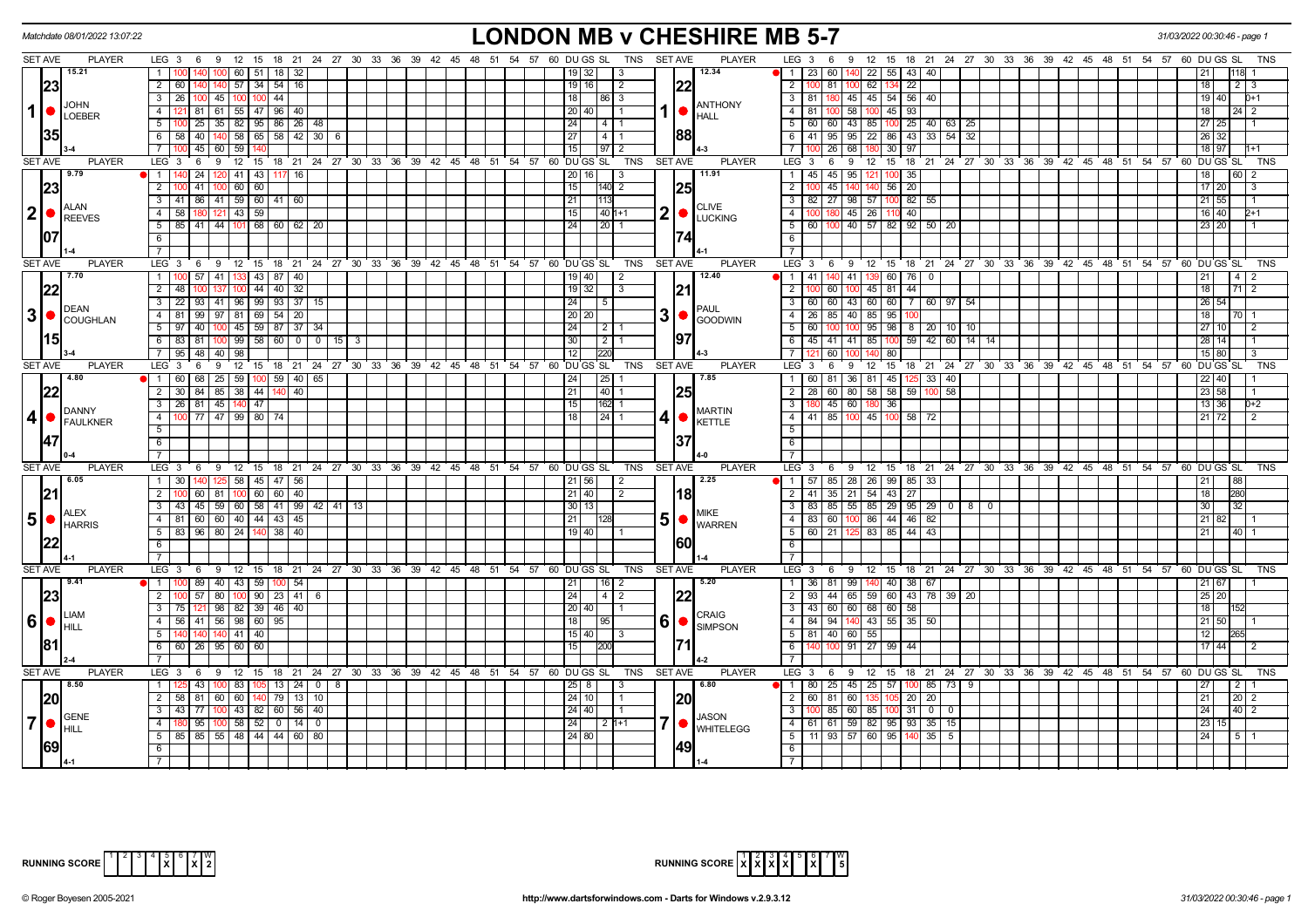|                | Matchdate 08/01/2022 13:07:22        |                                                                                                             | <b>LONDON MB v CHESHIRE MB 5-7</b>                                                                                                                           | 31/03/2022 00:30:53 - page 2 |
|----------------|--------------------------------------|-------------------------------------------------------------------------------------------------------------|--------------------------------------------------------------------------------------------------------------------------------------------------------------|------------------------------|
| <b>SET AVE</b> | <b>PLAYER</b>                        | LEG 3 6 9<br>12 15 18 21 24 27 30 33 36 39 42 45 48 51 54 57 60 DUGS SL                                     | <b>SET AVE</b><br><b>PLAYER</b><br>12  15  18  21  24  27  30  33  36  39  42  45  48  51  54  57  60  DU GS  SL<br>TNS<br>LEG 3<br>- 6<br>-9                | TNS                          |
|                | 7.48                                 | 55 81<br>45<br>- 60 I<br>21                                                                                 | 8.51<br>60 60<br>99  <br>45 I<br>96                                                                                                                          | 18 96                        |
|                | 24                                   | 46 85<br>45<br>60<br>45<br>80 <sup>1</sup><br>$\overline{2}$                                                | 24 <br>60<br>$64$ 51<br>20 85<br>$\overline{2}$<br>45<br>60<br>81                                                                                            | 21<br>15                     |
|                |                                      | 40 23 92 40 70 76<br>60<br>3                                                                                | 24   76  <br>3 <sup>1</sup>                                                                                                                                  | 21<br>$9 \mid 2$             |
| 8              | <b>WAYNE</b><br><b>BROWN</b>         | 60<br>82<br>$\overline{4}$<br>91                                                                            | <b>KEITH</b><br>$\left  8 \right $ $\bullet$ $\left  \text{croxford} \right $<br>45 95 60 60<br>15 1<br>$\overline{4}$<br>$\overline{2}$<br>45               | 196<br>15                    |
|                |                                      | 46 80 100 45 45 99 86<br>5                                                                                  | 41 24 55 140 94<br>$5\vert$<br>20   86                                                                                                                       | 18<br>$24$ 2                 |
| 180            |                                      | 6                                                                                                           | 31<br>6                                                                                                                                                      |                              |
|                |                                      | $\overline{7}$                                                                                              | <b>7</b>                                                                                                                                                     |                              |
| <b>SET AVE</b> | <b>PLAYER</b>                        | 12 15 18 21 24 27 30 33 36 39 42 45 48 51 54 57 60 DUGS SL<br>LEG 3<br>6<br>- 9                             | <b>PLAYER</b><br>12 15 18 21 24 27 30 33 36 39 42 45 48 51 54 57 60 DUGS SL<br><b>TNS</b><br><b>SET AVE</b><br>LEG <sup>3</sup><br>9<br>- 6                  | <b>TNS</b>                   |
|                | 7.03                                 | 135 96 20<br>45<br>85                                                                                       | 12.16<br>57 60 43 137 20<br>18<br>$\vert 20 \vert 2$<br>$\bullet$ 1<br>45                                                                                    | 19 20<br>$\overline{2}$      |
|                | 25                                   | $\overline{2}$<br>60<br>$60$ 60<br>43                                                                       | <b>130</b><br>12<br>278<br>$\overline{2}$<br>41                                                                                                              | $12$ 41<br>$1+2$             |
|                |                                      | 92<br>60<br>$59 \mid 93$<br>3                                                                               | 74<br>100 97<br>15<br>$\overline{3}$<br>80<br>24                                                                                                             | 16 24                        |
| 9 <sup>1</sup> | <b>IDAVID</b><br><b>I</b> WAWRZEWSKI | $100$ 55<br>145 100 50<br>41 I<br>4                                                                         | <b>LUKE</b><br>$\vert 9 \vert$ $\bullet$ $\vert_{\text{LITLER}}$<br>59 180 37 86<br>18<br>$101$ 3<br>44<br>4   95                                            | 18 44<br>0+1                 |
|                |                                      | 5                                                                                                           | 5                                                                                                                                                            |                              |
|                | 75                                   | 6                                                                                                           | <b>83</b><br>6                                                                                                                                               |                              |
|                |                                      |                                                                                                             | $\overline{7}$                                                                                                                                               |                              |
| <b>SET AVE</b> | <b>PLAYER</b>                        | 18 21 24 27 30 33 36 39 42 45 48 51 54 57 60 DUGS SL<br>LEG <sub>3</sub><br>່ 12 ່ 15<br><b>9</b><br>- 6    | <b>SET AVE</b><br>15 18 21 24 27 30 33 36 39 42 45 48 51 54 57 60 DUGS SL<br><b>TNS</b><br><b>PLAYER</b><br>LEG <sup>3</sup><br>12<br>່ 9<br>6               | <b>TNS</b>                   |
|                | 15.38                                | $60$ 58 83 40<br>43 I<br>77                                                                                 | 8.92<br>$58 \mid 34$<br>81<br>45<br>96<br>19140                                                                                                              | 18<br>146                    |
|                | 27                                   | $\overline{2}$<br>$55 \mid 41$<br>85                                                                        | 25<br>15<br>2   97   84   59   60   129   72<br>$80$   2                                                                                                     | 17 72                        |
|                | STEVE                                | 35<br>100 46 57 40<br>43                                                                                    | 58 80<br>$20$ 40<br>99<br>$100$ 56 56<br>$h+1$<br>3 I<br><b>RYAN</b>                                                                                         | 18<br>52 <sub>1</sub>        |
| hd∙            | <b>FERGUSON</b>                      | 28<br>$30 \mid 82$<br>$\overline{4}$<br>41 I<br>121                                                         | $10$ $\bullet$ $\left  \begin{smallmatrix} 61711 \\ CRADDOCK \end{smallmatrix} \right $<br>15<br>$199$ 1<br>41<br>140 80<br>4<br>100 <sup>1</sup><br>40      | 17140<br>3                   |
|                |                                      | $137$ 24<br>5                                                                                               | $14$   24<br>$5 \mid$<br>$100$ 60<br>46<br>$\overline{4}$                                                                                                    | 12<br>$195$ 2                |
|                |                                      | $59$ 80 40<br>42<br>6                                                                                       | 99 <br>18 40 <br>82<br>95 81 96<br>-6 I<br>$H+1$<br>10                                                                                                       | 18<br>$14$ 1                 |
|                |                                      |                                                                                                             |                                                                                                                                                              |                              |
| <b>SET AVE</b> | <b>PLAYER</b>                        | 24 27 30 33 36 39 42 45 48 51 54 57 60 DUGS SL<br>LEG <sub>3</sub><br>$12 \quad 15$<br>18<br>- 6<br>9<br>21 | <b>TNS</b><br><b>SET AVE</b><br><b>PLAYER</b><br>LEG <sup>3</sup><br>18 21 24 27 30 33 36 39 42 45 48 51 54 57 60 DUGS SL<br>12<br>9<br>15<br>-6             | <b>TNS</b>                   |
|                | 5.20                                 | 26 59<br>36 60<br>66<br>46                                                                                  | 6.57<br>208<br>65<br>18<br>95<br>$12$ 51<br>58<br>l 40                                                                                                       | 20 40<br>0+1                 |
|                | 18                                   | $\overline{2}$<br>43<br>$43 \mid 83 \mid$<br>60<br>$58$ 6 74<br>55 I<br>79                                  | 20<br>60 64<br>44 73<br>27 74<br>$\overline{2}$<br>60<br>60<br>30                                                                                            | 24<br>10 <sub>l</sub>        |
|                | MAT1                                 | 41   96   24   46   54   0  <br>3<br>38 <sup>1</sup><br>16   16<br>$\cdot$ 70 $\cdot$                       | 37 24 35 0 3 0<br>$75$ 44<br>31   16  <br>3 I<br>60 l<br>81<br><b>ANTHONY</b>                                                                                | 33<br>$2 \mid 1$             |
| 11             | <b>IEDES</b>                         | 43 41 87 48<br>$45 \mid 32$<br>$\overline{4}$<br>60<br>50<br>81                                             | $11$ $\circ$ $\circ$ $\circ$ $\circ$ $\circ$ $\circ$<br>85<br>29 14<br>45<br>$95 \mid 26$<br>28<br>$\overline{4}$<br>60<br>63<br>  83                        | 27<br>16                     |
|                |                                      | 43 53 48 46<br>5<br>41 80                                                                                   | $5$ 58 92 85 96 42 28 40 60<br>211<br>$10D+1$                                                                                                                | 23 60                        |
|                | <u>117</u>                           | 22 60<br>40<br>$26 \mid 44 \mid$<br>43                                                                      | 35<br>$166$ 1<br>58<br>21<br>$6 \mid 55$<br>57<br>54<br>40<br>100                                                                                            | $19$ 40<br>2                 |
|                |                                      | 83 58<br>45 45 40 65<br>$\overline{7}$<br>-9                                                                | 24<br>$16$   1<br>$58$ 81<br>$30 \quad 43$<br>$60$ 85<br>$26 \mid 40$<br>7   78                                                                              | 25 40                        |
| <b>SET AVE</b> | <b>PLAYER</b>                        | 12<br>21 24 27 30 33 36 39 42 45<br>LEG 3<br>- 6<br>15<br>18                                                | 60 DU GS SL<br><b>TNS</b><br><b>SET AVE</b><br><b>PLAYER</b><br>18 21 24 27 30 33 36 39 42 45 48 51 54<br>48<br>51 54<br>57<br>LEG 3<br>-9<br>12<br>15<br>-6 | 57<br>60 DU GS SL<br>TNS     |
|                | 8.83                                 | $58 \mid 54$<br>57<br>47 I<br>60<br>85<br>DI 1                                                              | 3.80<br>55<br>20 57<br>45<br>85<br>  30  <br>85<br>-59                                                                                                       | 142<br>18                    |
|                | 27                                   | 100 41 65 133 82<br>2<br>-80 I                                                                              | 21<br>18 82 <br>2<br>60 60 95 15 60<br>$\overline{2}$                                                                                                        | 11111<br>18                  |
|                | <b>JOHN</b>                          | 130 83 49<br>59<br>40   140<br>3                                                                            | 85 60 60 60<br>$\overline{2}$<br>$\overline{\phantom{a}3}$<br>18 49<br><b>COLIN</b>                                                                          | $56D+1$<br>15                |
| 12 <sup></sup> | <b>HIND</b>                          | 100 85 82 140 54 40<br>4                                                                                    | $12 \bullet  _{\text{SMITH}}^{\text{CULIN}}$<br>18 40 1<br>$\sqrt{2}$<br>4   28   100   60   41   44   44                                                    | $184$ 1<br>18 <sup>1</sup>   |
|                |                                      | 5                                                                                                           | 5                                                                                                                                                            |                              |
|                | 1081                                 | 6                                                                                                           | 90<br>6                                                                                                                                                      |                              |
|                |                                      | $\overline{7}$                                                                                              | $\overline{7}$                                                                                                                                               |                              |

| <b>OP:</b> | Hind 27.08<br>تطما                                                                | tler 30.83:<br><b>OP</b><br>uke '                                                                                              |  |
|------------|-----------------------------------------------------------------------------------|--------------------------------------------------------------------------------------------------------------------------------|--|
| RUNNI      | 12 I W<br><b>SCORE</b><br>.<br>INLS<br>^ I ^<br><b>IAIJI</b><br>.<br>$\mathbf{A}$ | ′∎ vv<br><b>RUNNING SCORE</b><br>.<br>$\overline{\phantom{a}}$<br>www.oconc<br>8 A I<br>. .<br>. .<br>$\overline{\phantom{a}}$ |  |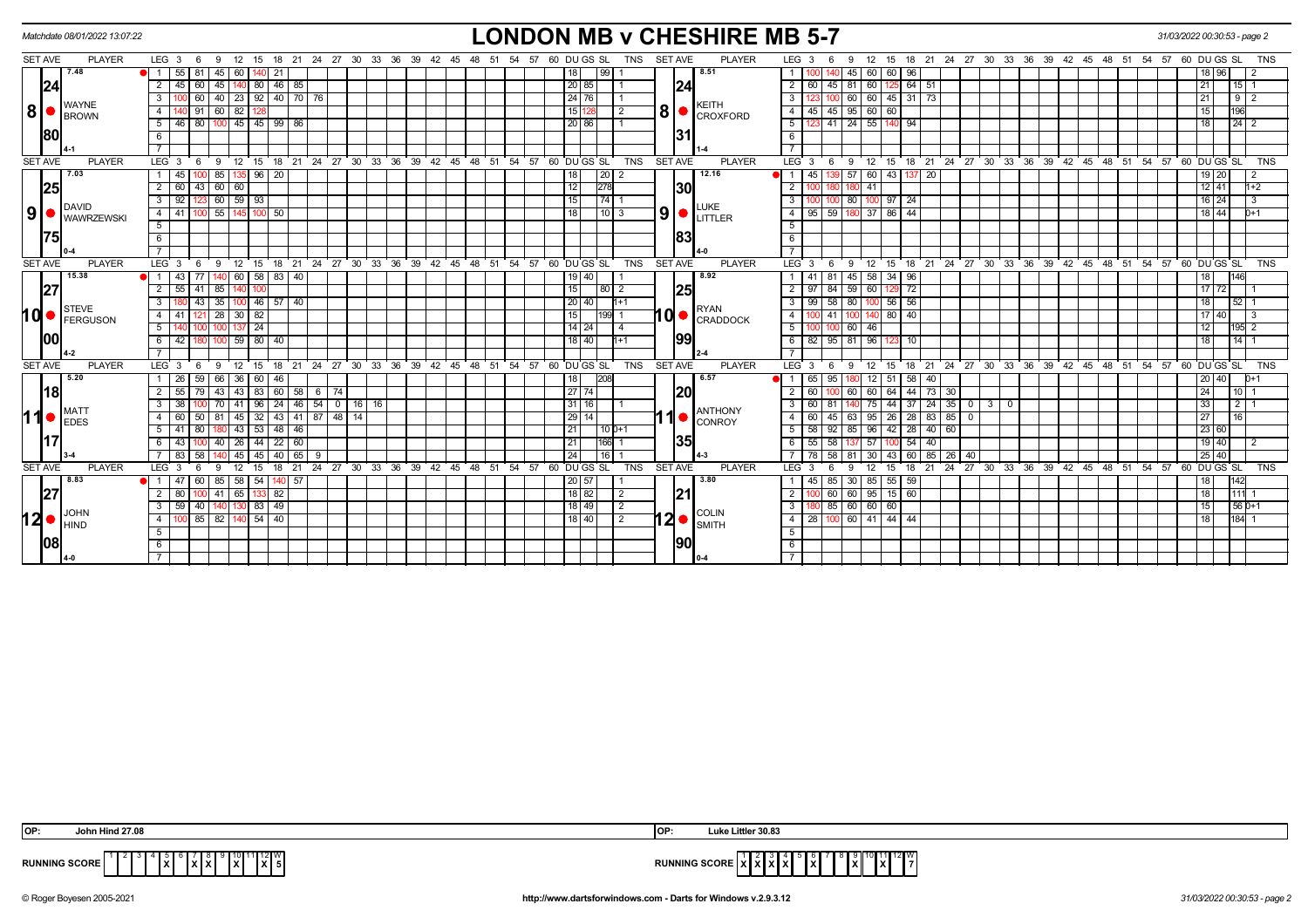| <b>LONDON MB</b> |     |             |             |            |             |            |                 |            |      |     |             | <b>CHESHIRE MB</b>    |           |        |             |                |             |            |             |     |      |     |             |
|------------------|-----|-------------|-------------|------------|-------------|------------|-----------------|------------|------|-----|-------------|-----------------------|-----------|--------|-------------|----------------|-------------|------------|-------------|-----|------|-----|-------------|
| <b>PLAYER</b>    | W/L | <b>LWON</b> | <b>LOST</b> | <b>AVE</b> | <b>TAVE</b> | <b>PTS</b> | <b>DRTS</b>     | <b>TON</b> | TON+ | 180 | <b>TONS</b> | <b>IPLAYER</b>        | W/L       | LWON l | <b>LOST</b> | <b>AVE</b>     | <b>TAVE</b> | <b>PTS</b> | <b>DRTS</b> | TON | TON+ | 180 | <b>TONS</b> |
| John Loeber      |     |             |             | 23.35      | 15.21       | 3316       | 142             |            |      |     | 13          | <b>LAnthony Hall</b>  | W         |        |             | 22.88          | 12.34       | 3363       | 147         |     |      |     | $8 + 2$     |
| Alan Reeves      |     |             |             | 23.07      | 9.79        | 2192       | 95              |            |      |     | $7 + 1$     | Clive Lucking         | v v       |        |             | 25.74          | 11.91       | 2445       | 95          |     |      |     | $9+1$       |
| Dean Coughlan    |     |             |             | 22.15      | 7.70        | 3278       | 148             |            |      |     |             | Paul Goodwin          | V V       |        |             |                | 12.40       | 3362       | 153         |     |      |     |             |
| Danny Faulkner   |     |             |             | 22.47      | 4.80        | 1753       | 78              |            |      |     |             | Martin Kettle         | v v       |        |             | 25.37          | 7.85        | 2004       | 79          |     |      |     | $4+2$       |
| Alex Harris      | W   |             |             | 21.22      | 6.05        | 2377       | 112             |            |      |     |             | Mike Warren           |           |        |             | 18.60          | 2.25        | 2065       |             |     |      |     |             |
| Liam Hill        |     |             |             | 23.8       | 9.41        | 2691       | 113             |            |      |     |             | Craig Simpson         | V V       |        |             | 22.7           | 5.20        | 2589       | 114         |     |      |     |             |
| Gene Hill        | W   |             |             | 20.69      | 8.50        | 2503       | 121             |            |      |     | $6+1$       | Jason Whitelegg       |           |        |             | 20.49          | 6.80        | 2438       | 119         |     |      |     |             |
| Wayne Brown      | W   |             |             | 24.80      | 7.48        | 2406       |                 |            |      |     |             | <b>Keith Croxford</b> |           |        |             | $24.3^{\circ}$ | 8.51        | 2261       | 93          |     |      |     |             |
| David Wawrzewski |     | -0          |             | 25.75      | 7.03        | 1622       | 63              |            |      |     |             | Luke Littler          | v v       |        |             | 30.83          | 12.16       | 2004       | 65.         | 'n  |      |     | $6 + 3$     |
| Steve Ferguson   | W   |             |             | 27.00      | 15.38       | 2727       | 101             |            |      |     | $10+2$      | <b>Rvan Craddock</b>  |           |        |             | 25.99          | 8.92        | 2599       | 100         |     |      |     |             |
| <b>Matt Edes</b> |     |             |             |            | 5.20        | 3107       | 17 <sup>4</sup> |            |      |     | $3+1$       | <b>Anthony Conroy</b> | <b>VV</b> |        |             | 20.35          | 6.57        | 3479       | 171         |     |      |     | $4+1$       |
| John Hind        | W   |             |             | 27.08      | 8.83        | 2004       | 74              |            |      |     |             | Colin Smith           |           |        |             | 21.90          | 3.80        | 1511       | 69          | r.  |      |     | $2+1$       |
| <b>TOTALS</b>    |     | 32          |             | 22.80      | 0.00        | 29976      | 1315            | 57         |      |     | $82 + 5$    | <b>TOTALS</b>         |           |        |             | 22.89          | 0.00        | 30120      | 1316        | 58  |      |     | 71+10       |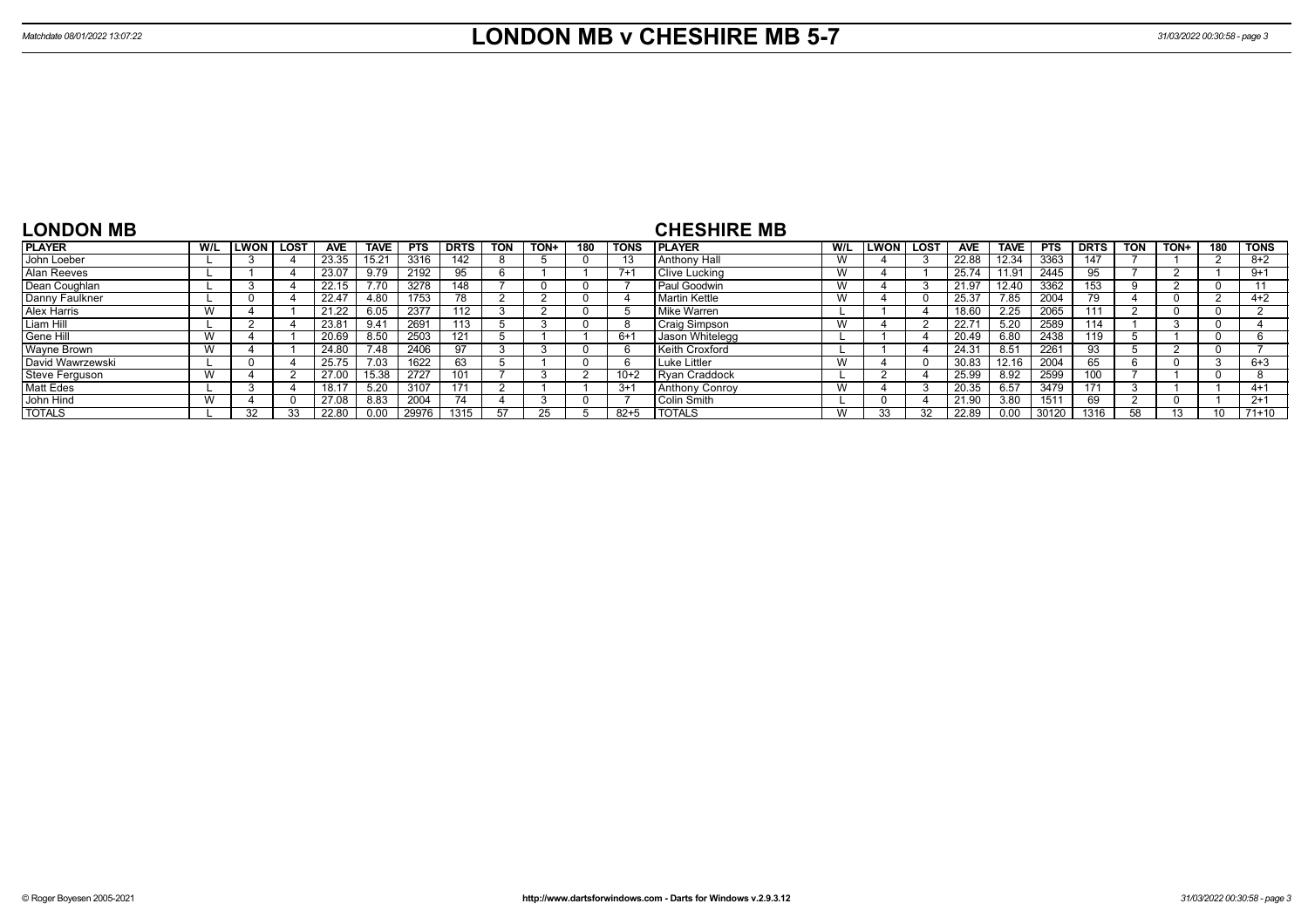|                         | Matchdate 09/01/2022 10:34:33 |                                                                                                               | <b>LONDON WA v CHESHIRE WA 3-3</b>                     |                                         |                                                                                                                                                                                                                                                                                                                                                                                                                                                                                                                                                     | 31/03/2022 00:30:25 - page 1       |
|-------------------------|-------------------------------|---------------------------------------------------------------------------------------------------------------|--------------------------------------------------------|-----------------------------------------|-----------------------------------------------------------------------------------------------------------------------------------------------------------------------------------------------------------------------------------------------------------------------------------------------------------------------------------------------------------------------------------------------------------------------------------------------------------------------------------------------------------------------------------------------------|------------------------------------|
| <b>SET AVE</b>          | <b>PLAYER</b>                 | LEG <sub>3</sub><br>21<br>27 30<br>33<br>36<br>39<br>-24<br>- 6<br>-9<br>18                                   | 60 DU GS SL<br>42<br>TNS<br>48<br>57<br>- 45           | <b>PLAYER</b><br><b>SET AVE</b>         | LEG <sub>3</sub><br>24<br>27 30 33 36<br>39 42 45<br>18<br>-21<br>48<br>-51<br>-54<br>15                                                                                                                                                                                                                                                                                                                                                                                                                                                            | 60 DU GS SL<br>57<br>TNS           |
|                         | 10.66                         | 60<br>78<br>50                                                                                                |                                                        | 13.00                                   | 45<br>85<br>41<br>45 I<br>49                                                                                                                                                                                                                                                                                                                                                                                                                                                                                                                        | 49                                 |
|                         | 22 <br>JULIANE                | 59<br>38<br>$100$ 24 16<br>$\overline{2}$<br>$-44$                                                            | 23 16                                                  | 19 <br><b>HEIDI</b>                     | 56 66 60 67 45<br>$\sqrt{30}$                                                                                                                                                                                                                                                                                                                                                                                                                                                                                                                       | 147<br>21 <sub>1</sub>             |
|                         | <b>BIRCHILL</b>               | 60<br> 59 64<br>$\mathbf{3}$<br>$\vert$ 10<br>8                                                               | $24$ 8                                                 | <b>WILLIAMS</b>                         | 45   28   53   85   60   55<br>67<br>3                                                                                                                                                                                                                                                                                                                                                                                                                                                                                                              | 68                                 |
|                         | 1041                          | 35<br>82<br>87 33 37<br>41                                                                                    | 27                                                     | 27                                      | 70<br>$\sqrt{44}$<br>40 78 40<br>60<br>-24                                                                                                                                                                                                                                                                                                                                                                                                                                                                                                          | 27 40                              |
|                         |                               | 85<br>95<br>5                                                                                                 |                                                        |                                         | 59<br>58<br>81<br>30                                                                                                                                                                                                                                                                                                                                                                                                                                                                                                                                |                                    |
| <b>SET AVE</b>          | <b>PLAYER</b>                 | 30<br><b>LEG</b><br>12<br>18<br>$^{\circ}$ 21<br>24<br>$^{\circ}$ 27<br>-9<br>15<br>3<br>- 6                  | 33 36 39 42 45 48 51 54 57 60 DUGS SL<br><b>TNS</b>    | <b>SET AVE</b><br><b>PLAYER</b>         | 30 33 36 39 42 45 48 51 54 57 60 DUGS SL<br>15<br>18<br>$^{\degree}$ 24<br>27<br>LEG <sup>3</sup><br>12<br>21                                                                                                                                                                                                                                                                                                                                                                                                                                       | <b>TNS</b>                         |
|                         | 0.00<br>12                    | 60 32<br>33<br>45<br>$41 \mid 39$<br>41<br> 22                                                                | 49<br>30 <sub>l</sub>                                  | 5.14                                    | 39 30 16 16<br>66 l<br>41<br>45<br>65                                                                                                                                                                                                                                                                                                                                                                                                                                                                                                               | 28 16                              |
|                         | <b>TAMMY</b>                  | $201342660101200$<br>40   90<br>$\overline{2}$<br>45<br>85<br>79<br>41 I                                      | 48<br>$\overline{2}$                                   | 15<br><b>YN</b>                         | $45 \mid 33 \mid 28 \mid 19 \mid 12 \mid 0$<br>85<br>28<br>76<br>$\begin{array}{c c c c c c c c} \hline \multicolumn{3}{c }{\textbf{0}} & \multicolumn{3}{c }{\textbf{0}} & \multicolumn{3}{c }{\textbf{0}} \\ \hline \multicolumn{3}{c }{\textbf{0}} & \multicolumn{3}{c }{\textbf{0}} & \multicolumn{3}{c }{\textbf{0}} & \multicolumn{3}{c }{\textbf{0}} \\ \hline \multicolumn{3}{c }{\textbf{0}} & \multicolumn{3}{c }{\textbf{0}} & \multicolumn{3}{c }{\textbf{0}} & \multicolumn{3}{c }{\textbf{0}} \\ \hline$<br>$\overline{2}$<br>26<br>2 | $51$ 2                             |
| $\mathbf{2}$            | <b>MACKENZIE</b>              | 63   26   81   41   24   26   41<br>$\mathbf{3}$                                                              | 199<br> 21                                             | ◠<br><b>MARSDEN</b>                     | $\overline{24}$<br>68<br>26<br>140<br>$\overline{8}$<br>$\mathbf{3}$                                                                                                                                                                                                                                                                                                                                                                                                                                                                                | $19$ 8<br>3                        |
|                         | 66                            | $\overline{4}$                                                                                                |                                                        | 34                                      | $\overline{4}$                                                                                                                                                                                                                                                                                                                                                                                                                                                                                                                                      |                                    |
|                         |                               | 5 <sup>5</sup>                                                                                                |                                                        |                                         | 5 <sup>5</sup>                                                                                                                                                                                                                                                                                                                                                                                                                                                                                                                                      |                                    |
| <b>SET AVE</b>          | <b>PLAYER</b>                 | LEG <sub>3</sub><br>21<br>12<br>15<br>18<br>- 6<br>- 9                                                        | 24 27 30 33 36 39 42 45 48 51 54 57 60 DUGS SL<br>TNS  | <b>SET AVE</b><br><b>PLAYER</b>         | LEG 3<br>24 27 30 33 36 39 42 45 48 51 54 57 60 DUGS SL<br>18 21<br>12<br>15<br>-9                                                                                                                                                                                                                                                                                                                                                                                                                                                                  | <b>TNS</b>                         |
|                         | 7.20<br><u> 18</u>            | 58 24<br>22<br>54<br>$\mathbf 0$<br>- 8<br>45<br>0 <sub>1</sub><br>-26                                        | 34 8                                                   | 6.37                                    | 22   28   51   30  <br>26<br>41<br>84<br>5<br>43 I                                                                                                                                                                                                                                                                                                                                                                                                                                                                                                  | $\overline{5}$<br>36               |
|                         | <b>CASEY</b>                  | 2<br>80<br>140 59 36<br><b>20</b><br>44                                                                       | 23 20                                                  | <b>ROS</b>                              | $100$ 60 41 57<br>45   81<br>-41                                                                                                                                                                                                                                                                                                                                                                                                                                                                                                                    | 21<br>76 1                         |
| $\overline{\mathbf{3}}$ | <b>GALLAGHER</b>              | $\mathbf{3}$<br>60 93<br>24<br>45<br>80<br>43<br>0 36                                                         | 27<br><b>20</b>                                        | 3<br><b>HEMMINGS</b>                    | 22 60<br>$100 \mid 42 \mid 47 \mid 8$<br>$22 \mid$<br>60 I<br>40                                                                                                                                                                                                                                                                                                                                                                                                                                                                                    | 30 <sup>1</sup>                    |
|                         | 54                            | 60 41<br>50 40 22<br>$\overline{4}$<br>48<br>140                                                              | 23 48<br>-2                                            | 62                                      | 83 60<br>137<br>$^{\circ}$<br>l 20 l<br>$\overline{4}$                                                                                                                                                                                                                                                                                                                                                                                                                                                                                              | 20 <sup>2</sup><br>21 <sup>1</sup> |
|                         |                               | 5                                                                                                             |                                                        |                                         |                                                                                                                                                                                                                                                                                                                                                                                                                                                                                                                                                     |                                    |
| <b>SET AVE</b>          | <b>PLAYER</b>                 | $30^{\circ}$<br>$33 \quad 36 \quad 39 \quad 42 \quad 45 \quad 48$<br>LEG <sup>1</sup><br>21<br>24<br>27<br>18 | 51 54 57 60 DU GS SL<br><b>TNS</b>                     | <b>SET AVE</b><br><b>PLAYER</b>         | 30 33 36 39 42 45 48 51 54<br>LEG 3<br>24<br>27<br>18<br>21<br>15                                                                                                                                                                                                                                                                                                                                                                                                                                                                                   | 57<br>60 DU GS SL<br><b>TNS</b>    |
|                         | 3.00                          | 59<br>85 29<br>26<br>40                                                                                       | 16                                                     | 18.97<br> 21                            |                                                                                                                                                                                                                                                                                                                                                                                                                                                                                                                                                     |                                    |
|                         | <b>CARLY</b>                  | $-45$ $-43$ 91<br>$60$ 36<br>$\overline{2}$<br>100                                                            | 24<br> 40                                              | AMY                                     | 26<br> 40 <br>$32$   16   16<br>95<br>36                                                                                                                                                                                                                                                                                                                                                                                                                                                                                                            | $26 \mid 16$<br>$\overline{2}$     |
| $\vert 4 \vert$         | <b>TOWNSEND</b>               | $45$ 60<br>3 <sup>1</sup><br>$3 \mid 26$<br>60 41<br>100                                                      | 166 1<br>21                                            | 4<br><b>EVANS</b>                       | 60<br>70 140 68 43<br>$\sqrt{20}$<br>3                                                                                                                                                                                                                                                                                                                                                                                                                                                                                                              | 20 20                              |
|                         | 79                            | $\overline{4}$                                                                                                |                                                        |                                         | 4                                                                                                                                                                                                                                                                                                                                                                                                                                                                                                                                                   |                                    |
|                         |                               | $5\overline{)}$                                                                                               |                                                        |                                         |                                                                                                                                                                                                                                                                                                                                                                                                                                                                                                                                                     |                                    |
| <b>SET AVE</b>          | <b>PLAYER</b><br>5.20         | 12 15 18 21 24 27 30 33 36 39 42 45 48 51 54 57 60 DUGS SL<br>LEG <sub>3</sub><br>- 9<br>- 6                  | <b>TNS</b>                                             | <b>SET AVE</b><br><b>PLAYER</b><br>6.57 | 18 21 24 27 30 33 36 39 42 45 48 51 54 57 60 DUGS SL<br>LEG <sub>3</sub><br>12 15<br>- 6<br>9                                                                                                                                                                                                                                                                                                                                                                                                                                                       | TNS                                |
|                         | 20                            | 40<br>- 85<br>60<br>-40                                                                                       | 15 I<br>176I                                           | 121                                     | 55<br>78 36                                                                                                                                                                                                                                                                                                                                                                                                                                                                                                                                         | 17 36 1                            |
|                         | STEPH                         | 60<br>$128$ 95 64<br>44<br>$100$ 26<br>2                                                                      | 27 64                                                  | <b>ANDREA</b>                           | 55<br>$55 \mid 26$<br>$45 \mid 53$<br>17<br>125                                                                                                                                                                                                                                                                                                                                                                                                                                                                                                     | $40-1$<br>24 <sup>1</sup>          |
| 5                       | <b>I</b> stutley              | 96<br>30 80 38<br>36<br>$\mathbf{3}$                                                                          | $19$ 38<br>IO+1                                        | 5<br><b>HUNT</b>                        | 60<br>59<br>$\sqrt{43}$<br>36 I<br>$\sqrt{60}$<br>3                                                                                                                                                                                                                                                                                                                                                                                                                                                                                                 | $60-1$<br>21<br>$110$ 1            |
|                         | 54                            | $80$ $72$<br>4 I<br>$31 \ 85$<br>81<br>$\sqrt{9}$<br>$\overline{0}$<br>$\overline{2}$<br>140                  | $\sqrt{28}$ 2                                          | 28                                      | 45 41 60 85 22<br>58 35 45<br>$\overline{4}$<br>5                                                                                                                                                                                                                                                                                                                                                                                                                                                                                                   | 27 <sup>1</sup>                    |
| <b>SET AVE</b>          | <b>PLAYER</b>                 | 5<br>LEG <sub>3</sub><br>12<br>15<br>18<br>21<br>24<br>$^{\circ}$ 27<br>- 6<br>- 9                            | 30 33 36 39 42 45 48 51 54 57 60 DUGS SL<br><b>TNS</b> | <b>SET AVE</b><br><b>PLAYER</b>         | 27 30 33 36 39 42 45 48 51 54 57 60 DUGS SL<br>LEG <sup>3</sup><br>12<br>15<br>18<br>21<br>24<br>- 6<br>-9                                                                                                                                                                                                                                                                                                                                                                                                                                          | TNS                                |
|                         | 4.40                          | 45 45 81 0<br>70   44  <br>$\overline{0}$<br>l 28<br>-30 I<br>60  <br>l 45 I                                  | 36                                                     | 15.14                                   | 36<br>$10$ 0<br>42<br>52<br>60<br>32<br>-4<br>45                                                                                                                                                                                                                                                                                                                                                                                                                                                                                                    | $34$   4                           |
|                         | 117                           | 55   41   45   81   55   28   45   30  <br>$\overline{2}$                                                     | -8<br>24<br>121                                        | 117                                     | 59 55 55 80 99 18 32<br>60 43<br>2                                                                                                                                                                                                                                                                                                                                                                                                                                                                                                                  | 26 32                              |
| 6                       | <b>JOANNE</b>                 | $140$ 44 42 40<br>90 45 100<br>3 <sup>1</sup>                                                                 | 21   40<br>$\overline{2}$                              | <b>VICKY</b>                            | 100 59<br>3   60   26<br>60 26                                                                                                                                                                                                                                                                                                                                                                                                                                                                                                                      | 18<br>170                          |
|                         | DEAMER                        | $141$ 43 100 30 26 81<br>$\overline{4}$                                                                       | 21 <br> 80 2                                           | 6<br>PRUIM                              | 43   60<br>140 81 45 72 20 40                                                                                                                                                                                                                                                                                                                                                                                                                                                                                                                       | 24 40                              |
|                         | <b>60</b>                     | 5                                                                                                             |                                                        | 98                                      |                                                                                                                                                                                                                                                                                                                                                                                                                                                                                                                                                     |                                    |
|                         |                               |                                                                                                               |                                                        |                                         |                                                                                                                                                                                                                                                                                                                                                                                                                                                                                                                                                     |                                    |

**X** 5 **X**  $6 \frac{W}{3}$ 



**RUNNING SCORE**  $\begin{bmatrix} 1 & 2 & 3 \ 1 & 2 & 3 \end{bmatrix}$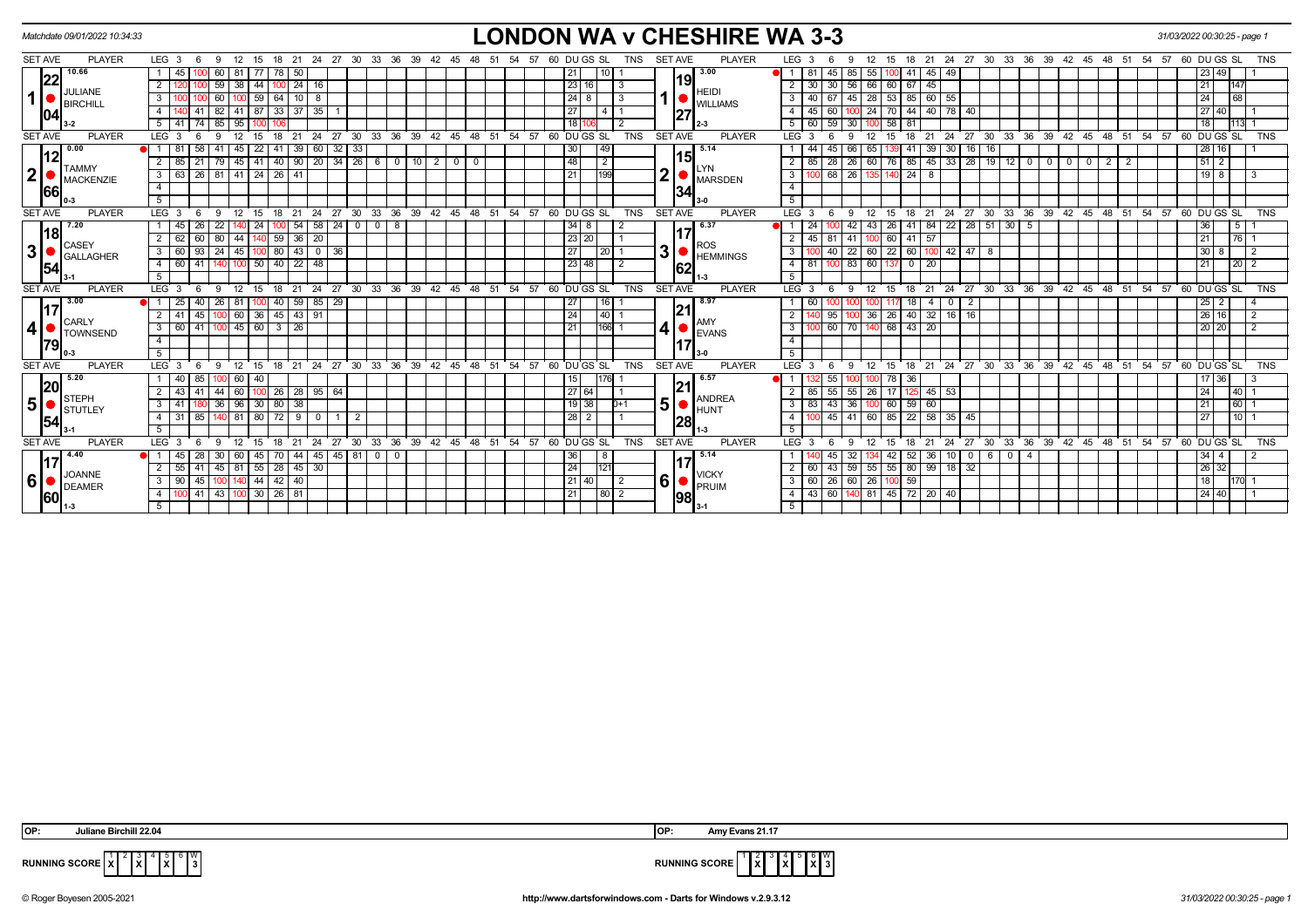| <b>LONDON WA</b> |     |                    |             |            |             |            |             |            |      |     |                | <b>CHESHIRE WA</b> |                        |              |      |                |             |             |             |            |      |     |             |
|------------------|-----|--------------------|-------------|------------|-------------|------------|-------------|------------|------|-----|----------------|--------------------|------------------------|--------------|------|----------------|-------------|-------------|-------------|------------|------|-----|-------------|
| <b>PLAYER</b>    | W/L | <b>IMM</b><br>LWUN | <b>LOST</b> | <b>AVE</b> | <b>TAVE</b> | <b>PTS</b> | <b>DRTS</b> | <b>TON</b> | TON+ | 180 | ' TONS         | <b>IPLAYER</b>     | W/L                    | <b>ILWON</b> | LOST | <b>AVE</b>     | <b>TAVE</b> | <b>PTS</b>  | <b>DRTS</b> | <b>TON</b> | TON+ | 180 | <b>TONS</b> |
| Juliane Birchill | W   |                    |             | 22.04      | 10.6        | 2491       | 440         |            |      |     | $\overline{A}$ | Heidi Williams     |                        |              |      | 19.27          | 3.00        | 2177        | 113         |            |      |     |             |
| Tammy Mackenzie  |     |                    |             | 12.66      | 0.00        | 1253       | - QQ        |            |      |     |                | ı Marsden<br>∴∟Vr  | $\lambda$<br><b>VV</b> |              |      | 15.31<br>יט.טו | 5.14        | 1503<br>טשו | $\Omega$    |            |      |     |             |

| Juliane Birchill     |  | 22.04 | 10.66       | 2491  | 112 |    |  |       | Heidi Williams       |                             |  | ے. ت  | 3.00           | 2177  | 113 |  |  |
|----------------------|--|-------|-------------|-------|-----|----|--|-------|----------------------|-----------------------------|--|-------|----------------|-------|-----|--|--|
| Tammy Mackenzie      |  | 12.66 | 0.00        | 1253  | QQ  |    |  |       | l Lyn Marsden        | M<br><b>VV</b>              |  |       | $-14$<br>ັບ. ເ | 1503  |     |  |  |
| Casey Gallagher      |  | 18.54 | <b>7 20</b> | 1984  | 107 |    |  |       | <b>IRos Hemmings</b> |                             |  |       | 6.37           | 1903  | 108 |  |  |
| Carly Townsend       |  | 17.79 | 3.00        | 1281  |     |    |  |       | I Amv Evans          | $\mathbf{M}$<br><b>VV</b>   |  | 21.17 | 8.97           | 1503. |     |  |  |
| <b>Steph Stutley</b> |  | 20.54 | 5.20        | 1826  | 89  |    |  | $3+1$ | I Andrea Hunt        |                             |  | 21.28 | 6.57           | 1894  | 89  |  |  |
| Joanne Deamer        |  | 17.60 | 4.40        | 1795  | 102 |    |  |       | Vicky Pruim          | $\overline{M}$<br><b>VV</b> |  |       | 5.14           | 1834  | 102 |  |  |
| <b>TOTALS</b>        |  | 18.27 | 0.00        | 10632 | 582 | 20 |  | $26+$ | <b>TOTALS</b>        |                             |  |       | 0.00           | 10814 | 581 |  |  |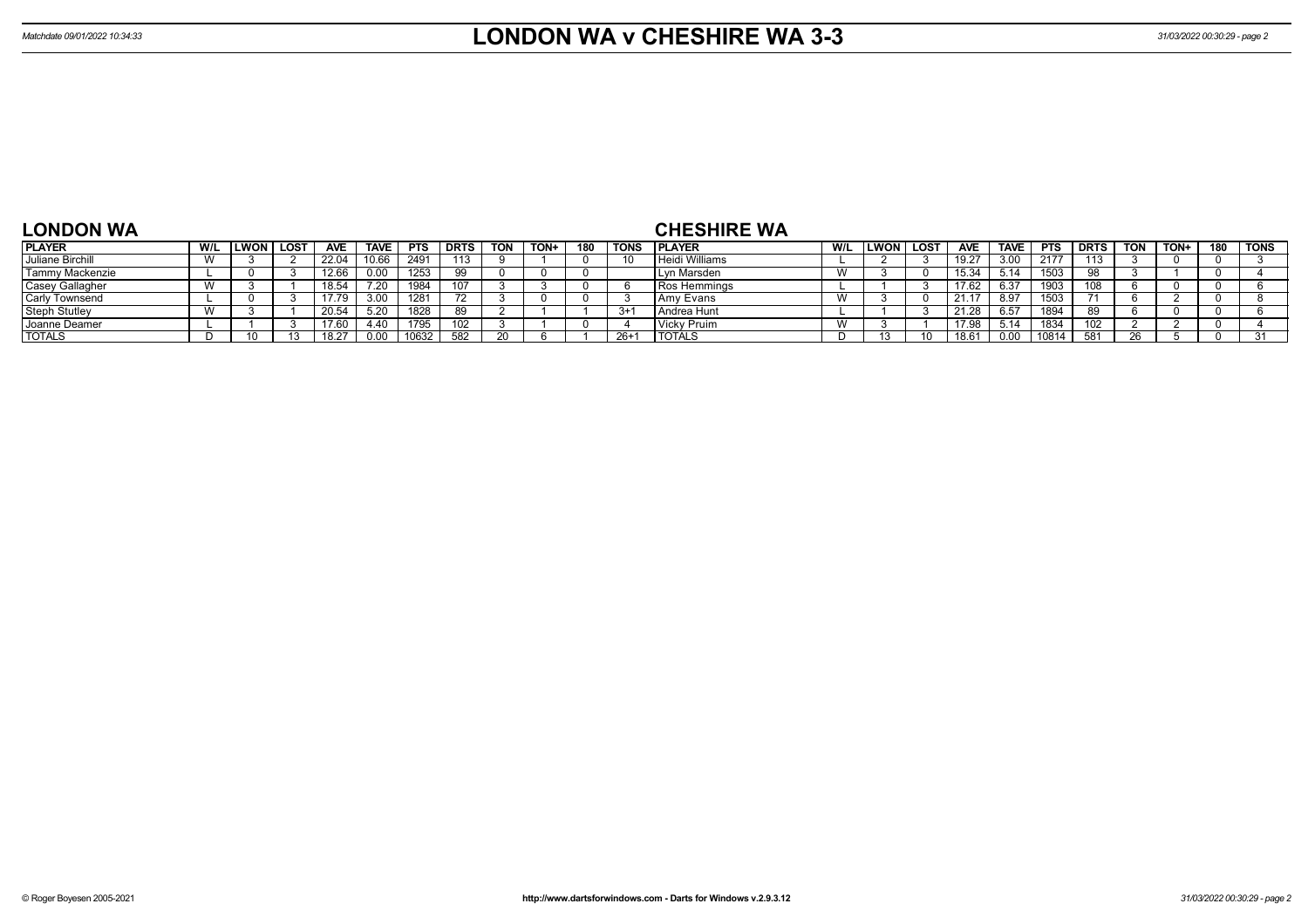| <b>SET AVE</b><br><b>PLAYER</b><br><b>SET AVE</b><br><b>PLAYER</b><br>LEG 3<br>27<br>30<br>33<br>36<br>39<br>60 DU GS SL<br><b>TNS</b><br>LEG <sub>3</sub><br>27<br>30<br>33<br>36<br>39 42<br>57 60 DU GS SL<br>9<br>12<br>21<br>24<br>42<br>45<br>12<br>21<br>- 24<br>45<br>48<br>51<br>54<br>15<br>18<br>48<br>-54<br>-57<br>15<br>18<br>1.03<br>4.21<br>26<br>39<br>35 45<br>85<br>26 <sup>1</sup><br>$11 \mid 45 \mid 53 \mid 25$<br>- 80<br>26<br>60<br>35<br>41<br>55 56<br>27 45<br>$\blacksquare$<br>21<br>41<br>33 I<br>85<br>36<br>l 9<br><sub>1</sub> 15<br>15 <sup>1</sup><br>33 18 <br>22<br>66   96   82   65   0   28   0   18  <br>70   41   43   18   22   41   30   25   57   66<br>30 <sub>o</sub><br> 88 <br>24<br><b>LYNNE</b><br><b>SALLY</b><br>$\mathbf{1}$<br> 43 83 60 59 80 0<br>45   81   26   7   85   66   28   19   19<br>$32$ 19<br>$\overline{3}$<br>82<br>30<br>26<br> 20 <br>85<br>41<br>3<br>40 I<br><b>EVANS</b><br><b>BIONDINI</b><br>27<br>100 39 43 28 28<br>$\overline{56}$   2<br>60   48   52   60   79   45   11   78   68<br>27 68<br> 36 <br>30 41<br>100<br>47<br> 20 <br>32 40<br>121 60 23 60 40<br>40<br>23 60 85 56 24 0 18<br>33<br>36<br>35<br>26<br>45<br>14<br>45<br>41<br>l 6 l<br>41<br><b>SET AVE</b><br><b>PLAYER</b><br>LEG <sub>3</sub><br>12<br>24<br>27<br>30<br>33 36 39 42 45 48 51 54 57 60 DUGS SL<br><b>TNS</b><br><b>SET AVE</b><br><b>PLAYER</b><br>$LEG^{\prime}$ 3<br>27<br>30 33 36 39 42 45 48 51 54 57 60 DUGS SL<br>15<br>18<br>21<br>12<br>15<br>18<br>21<br>- 24<br>- 6<br>9<br>-9 | <b>TNS</b><br><b>TNS</b> |
|-------------------------------------------------------------------------------------------------------------------------------------------------------------------------------------------------------------------------------------------------------------------------------------------------------------------------------------------------------------------------------------------------------------------------------------------------------------------------------------------------------------------------------------------------------------------------------------------------------------------------------------------------------------------------------------------------------------------------------------------------------------------------------------------------------------------------------------------------------------------------------------------------------------------------------------------------------------------------------------------------------------------------------------------------------------------------------------------------------------------------------------------------------------------------------------------------------------------------------------------------------------------------------------------------------------------------------------------------------------------------------------------------------------------------------------------------------------------------------------------------------------------------------------------------------------------|--------------------------|
|                                                                                                                                                                                                                                                                                                                                                                                                                                                                                                                                                                                                                                                                                                                                                                                                                                                                                                                                                                                                                                                                                                                                                                                                                                                                                                                                                                                                                                                                                                                                                                   |                          |
|                                                                                                                                                                                                                                                                                                                                                                                                                                                                                                                                                                                                                                                                                                                                                                                                                                                                                                                                                                                                                                                                                                                                                                                                                                                                                                                                                                                                                                                                                                                                                                   |                          |
|                                                                                                                                                                                                                                                                                                                                                                                                                                                                                                                                                                                                                                                                                                                                                                                                                                                                                                                                                                                                                                                                                                                                                                                                                                                                                                                                                                                                                                                                                                                                                                   |                          |
|                                                                                                                                                                                                                                                                                                                                                                                                                                                                                                                                                                                                                                                                                                                                                                                                                                                                                                                                                                                                                                                                                                                                                                                                                                                                                                                                                                                                                                                                                                                                                                   |                          |
|                                                                                                                                                                                                                                                                                                                                                                                                                                                                                                                                                                                                                                                                                                                                                                                                                                                                                                                                                                                                                                                                                                                                                                                                                                                                                                                                                                                                                                                                                                                                                                   |                          |
|                                                                                                                                                                                                                                                                                                                                                                                                                                                                                                                                                                                                                                                                                                                                                                                                                                                                                                                                                                                                                                                                                                                                                                                                                                                                                                                                                                                                                                                                                                                                                                   |                          |
|                                                                                                                                                                                                                                                                                                                                                                                                                                                                                                                                                                                                                                                                                                                                                                                                                                                                                                                                                                                                                                                                                                                                                                                                                                                                                                                                                                                                                                                                                                                                                                   |                          |
| 2.26<br>5.00<br>25<br>44 26 40<br>28 40<br>29<br>$\sqrt{22}$<br>27<br>$\overline{1}$<br>45<br>45<br>45<br>78<br>30 <sub>1</sub><br>35<br>60<br>80 I<br>117                                                                                                                                                                                                                                                                                                                                                                                                                                                                                                                                                                                                                                                                                                                                                                                                                                                                                                                                                                                                                                                                                                                                                                                                                                                                                                                                                                                                        |                          |
| 15<br>69<br>16<br>$31 \mid 8$<br>17 41 79 30<br>33<br>12<br>33<br>40<br>41<br>8<br>8<br>$\sqrt{2}$<br>$\overline{2}$<br>66<br>45<br>30<br>$\vert 40 \vert$<br>45<br>30<br>DEE                                                                                                                                                                                                                                                                                                                                                                                                                                                                                                                                                                                                                                                                                                                                                                                                                                                                                                                                                                                                                                                                                                                                                                                                                                                                                                                                                                                     |                          |
| <b>ANGELA</b><br>$\mathbf{2}$<br>$\overline{\mathbf{2}}$<br>60 45 60 41 24 45<br>27<br>95 38 45 31 26 40<br>26 40<br>$\overline{3}$<br> 28 <br>$\overline{3}$<br>$126$ 40<br>26<br>45<br> 127 <br>60<br>BELCHER<br><b>SALT</b>                                                                                                                                                                                                                                                                                                                                                                                                                                                                                                                                                                                                                                                                                                                                                                                                                                                                                                                                                                                                                                                                                                                                                                                                                                                                                                                                    |                          |
| $62$ 100 60 100 81 38 60<br>76 21 9 30 37 55 24<br>20 60 <br>21<br>$\overline{4}$<br>249<br>$\overline{4}$<br>$\overline{2}$<br>34                                                                                                                                                                                                                                                                                                                                                                                                                                                                                                                                                                                                                                                                                                                                                                                                                                                                                                                                                                                                                                                                                                                                                                                                                                                                                                                                                                                                                                |                          |
| $5\overline{5}$<br>5 <sup>5</sup>                                                                                                                                                                                                                                                                                                                                                                                                                                                                                                                                                                                                                                                                                                                                                                                                                                                                                                                                                                                                                                                                                                                                                                                                                                                                                                                                                                                                                                                                                                                                 |                          |
| 18 21 24 27 30 33 36 39 42 45 48 51 54 57 60 DUGS SL<br>18 21 24 27 30 33 36 39 42 45 48 51 54 57 60 DUGS SL<br><b>SET AVE</b><br><b>PLAYER</b><br><b>TNS</b><br><b>SET AVE</b><br><b>PLAYER</b><br>LEG <sub>3</sub><br>12<br>15<br>LEG <sub>3</sub><br>12<br>15<br>-9<br>-9                                                                                                                                                                                                                                                                                                                                                                                                                                                                                                                                                                                                                                                                                                                                                                                                                                                                                                                                                                                                                                                                                                                                                                                                                                                                                      | <b>TNS</b>               |
| $\vert 2.00 \vert$<br>3.20<br>27 57<br>24<br><b>67</b><br>$45$ 30 39<br>$29 \mid 57$<br>60<br>60<br>26   60   41  <br>  60   67<br>80 I<br>60<br>-60  <br>41                                                                                                                                                                                                                                                                                                                                                                                                                                                                                                                                                                                                                                                                                                                                                                                                                                                                                                                                                                                                                                                                                                                                                                                                                                                                                                                                                                                                      |                          |
| 15 <br>15<br> 41 2<br>  45   59   44   74   28   5   0   0   3   2<br>39<br>80<br>55<br>41 60 26 61 60 45 24 0 16<br>41<br>26<br>-26 1<br>16<br>45                                                                                                                                                                                                                                                                                                                                                                                                                                                                                                                                                                                                                                                                                                                                                                                                                                                                                                                                                                                                                                                                                                                                                                                                                                                                                                                                                                                                                |                          |
| NIKKI<br><b>SARAH</b><br>$\mathbf{3}$<br>3 <br>32 6<br>60 61 60 40 26 58 0 6<br>40 45   96   32   49   6   0<br>33<br>3<br>45<br>3<br>43<br>41<br>45<br>45<br>GOODWIN<br><b>IPATTEN</b>                                                                                                                                                                                                                                                                                                                                                                                                                                                                                                                                                                                                                                                                                                                                                                                                                                                                                                                                                                                                                                                                                                                                                                                                                                                                                                                                                                           | 4 <sup>1</sup>           |
| 55 60 40 74 32 20<br>26 20 <br>$45$ 60<br>45 41 60 40<br>60<br>60<br>26<br>24<br>84 <sub>1</sub><br>$\overline{4}$<br>$\overline{4}$<br>100<br>1751<br>145                                                                                                                                                                                                                                                                                                                                                                                                                                                                                                                                                                                                                                                                                                                                                                                                                                                                                                                                                                                                                                                                                                                                                                                                                                                                                                                                                                                                        |                          |
| -5<br>5                                                                                                                                                                                                                                                                                                                                                                                                                                                                                                                                                                                                                                                                                                                                                                                                                                                                                                                                                                                                                                                                                                                                                                                                                                                                                                                                                                                                                                                                                                                                                           |                          |
| 30 33 36 39 42 45 48 51 54 57 60 DUGS SL<br>30 33 36 39 42 45 48 51 54 57 60 DUGS SL<br><b>SET AVE</b><br><b>PLAYER</b><br>24<br>27<br><b>TNS</b><br><b>SET AVE</b><br><b>PLAYER</b><br>21<br>$^{\circ}$ 24<br>27<br>LEG <sub>3</sub><br>12<br>15<br>18<br>21<br><b>LEG</b><br>15<br>18<br>-3<br>Q                                                                                                                                                                                                                                                                                                                                                                                                                                                                                                                                                                                                                                                                                                                                                                                                                                                                                                                                                                                                                                                                                                                                                                                                                                                                | <b>TNS</b>               |
| 4.00<br>1.00<br>43<br>42 16 16<br>32 16<br>28 80<br>59<br>35<br>83<br>60<br>$0$ 10 0<br>30<br> 10 <br>47<br>60 I<br>-81 I                                                                                                                                                                                                                                                                                                                                                                                                                                                                                                                                                                                                                                                                                                                                                                                                                                                                                                                                                                                                                                                                                                                                                                                                                                                                                                                                                                                                                                         |                          |
| I161<br>141<br>$\boxed{25}$ 40<br>$100$ 52 15 40<br>40 42 39 55 45<br>27<br>24<br>28<br>40<br>130<br>85<br>45<br>80 60<br>22<br>60                                                                                                                                                                                                                                                                                                                                                                                                                                                                                                                                                                                                                                                                                                                                                                                                                                                                                                                                                                                                                                                                                                                                                                                                                                                                                                                                                                                                                                |                          |
| <b>MANDY</b><br><b>VICKY</b><br>4<br>4<br>33<br>  57   66   60   27   57   86   10   10<br>33 10<br>3<br>22<br> 33 1<br>$28$ 43 57<br>42<br>9<br>$\mathbf{3}$<br>SOLOMONS<br><b>MARTIN</b>                                                                                                                                                                                                                                                                                                                                                                                                                                                                                                                                                                                                                                                                                                                                                                                                                                                                                                                                                                                                                                                                                                                                                                                                                                                                                                                                                                        |                          |
| 27 39<br>100 59 53 85 17 39<br>13   50   28   27   21   85   74   24   21<br>27<br>26 41 81<br>158<br>4<br> 85 <br>58                                                                                                                                                                                                                                                                                                                                                                                                                                                                                                                                                                                                                                                                                                                                                                                                                                                                                                                                                                                                                                                                                                                                                                                                                                                                                                                                                                                                                                             |                          |
| -5                                                                                                                                                                                                                                                                                                                                                                                                                                                                                                                                                                                                                                                                                                                                                                                                                                                                                                                                                                                                                                                                                                                                                                                                                                                                                                                                                                                                                                                                                                                                                                |                          |
| <b>SET AVE</b><br><b>PLAYER</b><br>LEG <sub>3</sub><br>27 30<br>33 36 39 42 45<br>48<br>54<br>60 DU GS SL<br><b>TNS</b><br><b>SET AVE</b><br><b>PLAYER</b><br>$LEG^3$ 3<br>24<br>27 30 33 36 39 42 45<br>48 51<br>$-54$<br>57<br>60 DU GS SL<br>12<br>21<br>-24<br>51<br>57<br>12<br>15<br>18<br>21<br>9<br>15<br>18<br>-9                                                                                                                                                                                                                                                                                                                                                                                                                                                                                                                                                                                                                                                                                                                                                                                                                                                                                                                                                                                                                                                                                                                                                                                                                                        | TNS                      |
| 2.00<br>$28 \mid 8$<br>2.00<br>44   27   47<br>58   44  <br>30<br>59<br>-90 I<br>24 I<br>8<br>- 8<br>$\overline{1}$<br>41<br>22<br>81<br> 16<br>60<br>-41<br>80 I<br>26<br>18                                                                                                                                                                                                                                                                                                                                                                                                                                                                                                                                                                                                                                                                                                                                                                                                                                                                                                                                                                                                                                                                                                                                                                                                                                                                                                                                                                                     |                          |
| 29 20 <br>45   41   25   81   60   85   40   79   29<br>27<br>$\overline{2}$<br>95   48   83   10   44   20   20<br>16<br>$55$ 45 81<br>$\overline{2}$<br>DEBS                                                                                                                                                                                                                                                                                                                                                                                                                                                                                                                                                                                                                                                                                                                                                                                                                                                                                                                                                                                                                                                                                                                                                                                                                                                                                                                                                                                                    |                          |
| 5 <sup>1</sup><br>5 <sup>1</sup><br>43 59 100 30 47 58 44 80 40<br>26   40  <br>28   100   100   85   60   69   21   0   25  <br>27<br>$\mathbf{3}$<br>$\mathbf{3}$<br><b>HUMPHRIES</b><br><b>I</b> WATLING                                                                                                                                                                                                                                                                                                                                                                                                                                                                                                                                                                                                                                                                                                                                                                                                                                                                                                                                                                                                                                                                                                                                                                                                                                                                                                                                                       | $13$ 2                   |
| $\overline{4}$<br>$-4$<br>36<br>11                                                                                                                                                                                                                                                                                                                                                                                                                                                                                                                                                                                                                                                                                                                                                                                                                                                                                                                                                                                                                                                                                                                                                                                                                                                                                                                                                                                                                                                                                                                                |                          |
| 5<br>5                                                                                                                                                                                                                                                                                                                                                                                                                                                                                                                                                                                                                                                                                                                                                                                                                                                                                                                                                                                                                                                                                                                                                                                                                                                                                                                                                                                                                                                                                                                                                            |                          |
| <b>SET AVE</b><br><b>PLAYER</b><br>21 24 27 30 33 36 39 42 45 48 51<br>54<br>60 DU GS SL<br><b>TNS</b><br><b>SET AVE</b><br><b>PLAYER</b><br>18 21 24 27 30 33 36 39 42 45 48 51 54 57 60 DUGS SL<br>LEG <sub>3</sub><br>12<br>15<br>18<br>57<br>LEG 3<br>12<br>9<br>$\mathbf{Q}$<br>15                                                                                                                                                                                                                                                                                                                                                                                                                                                                                                                                                                                                                                                                                                                                                                                                                                                                                                                                                                                                                                                                                                                                                                                                                                                                           | <b>TNS</b>               |
| 3.40<br>0.00<br>42 48 36<br>$24 \mid 36$<br>45 81 25<br>32<br>45<br>l 41<br>$\overline{1}$                                                                                                                                                                                                                                                                                                                                                                                                                                                                                                                                                                                                                                                                                                                                                                                                                                                                                                                                                                                                                                                                                                                                                                                                                                                                                                                                                                                                                                                                        |                          |
| 18 <br>141<br>$22 \mid 36$<br>$26$ 85 99 54 36<br>84 40 58 44 60 41 28 61<br>$\overline{2}$<br>24<br>$\overline{2}$<br>60<br>41<br>85                                                                                                                                                                                                                                                                                                                                                                                                                                                                                                                                                                                                                                                                                                                                                                                                                                                                                                                                                                                                                                                                                                                                                                                                                                                                                                                                                                                                                             |                          |
| CARLY<br><b>CINDY</b><br>6 <br>$6\vert$<br>$62$ 60 60 45 41 92 8 8 28<br>30 26 10 43 77 14 35 45 39 40 33<br>36 28<br>3 <sup>7</sup><br>45 41 11<br>3<br>33<br><b>TOWNSEND</b><br>HOUGH                                                                                                                                                                                                                                                                                                                                                                                                                                                                                                                                                                                                                                                                                                                                                                                                                                                                                                                                                                                                                                                                                                                                                                                                                                                                                                                                                                           |                          |
| $\overline{4}$<br>$\overline{4}$<br> 33 <br>105                                                                                                                                                                                                                                                                                                                                                                                                                                                                                                                                                                                                                                                                                                                                                                                                                                                                                                                                                                                                                                                                                                                                                                                                                                                                                                                                                                                                                                                                                                                   |                          |
| $5^{\circ}$<br>$5^{\circ}$                                                                                                                                                                                                                                                                                                                                                                                                                                                                                                                                                                                                                                                                                                                                                                                                                                                                                                                                                                                                                                                                                                                                                                                                                                                                                                                                                                                                                                                                                                                                        |                          |

 **X X X X** W



**RUNNING SCORE**  $\begin{bmatrix} 1 & 2 \\ X & X \end{bmatrix}$